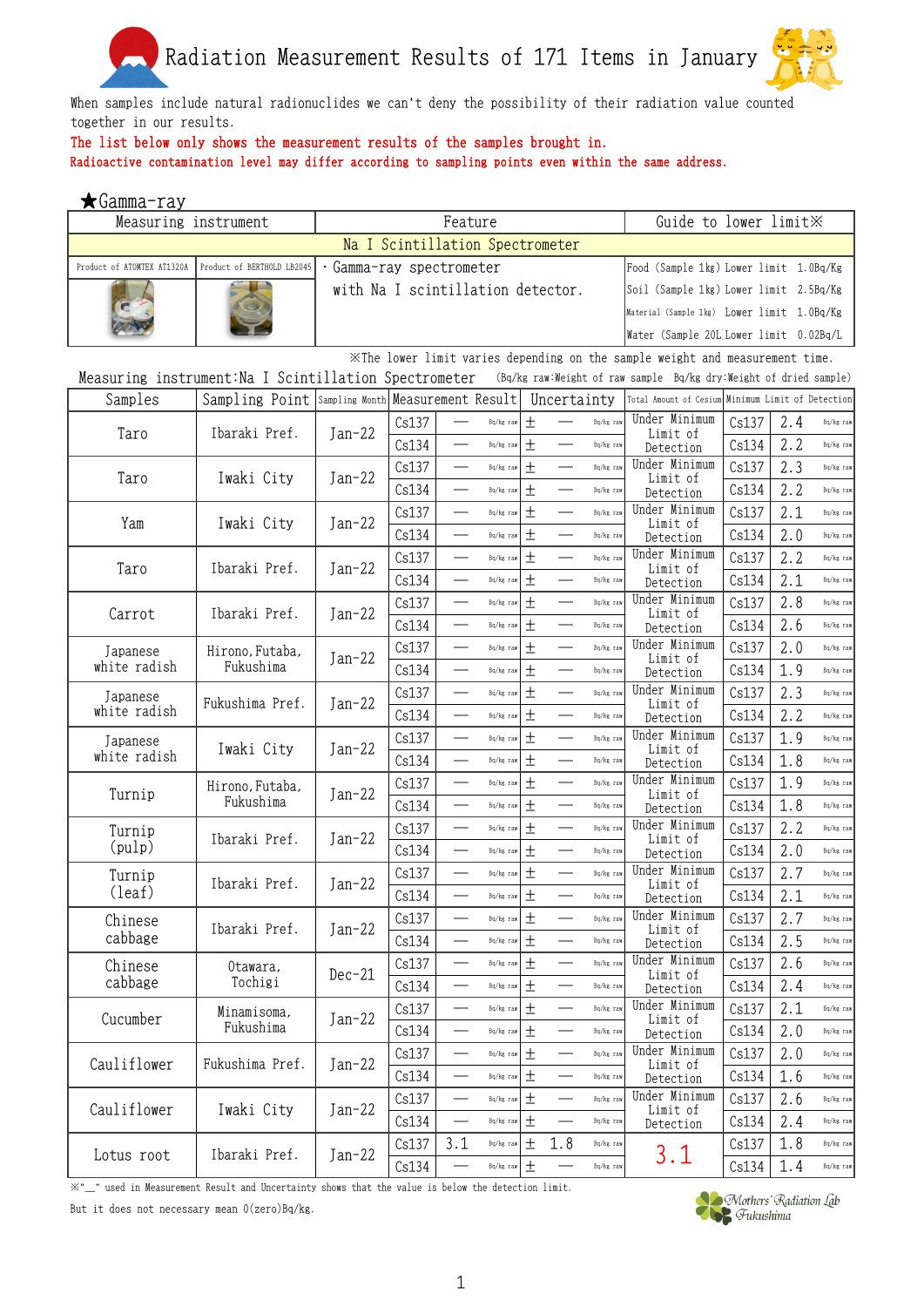(Bq/kg raw:Weight of raw sample Bq/kg dry:Weight of dried sample)

| Samples                             | Sampling Point Sampling Month Measurement Result |          |       |                          |           |        | Uncertainty                                  | Total Amount of Cesium     |       | Minimum Limit of Detection |           |
|-------------------------------------|--------------------------------------------------|----------|-------|--------------------------|-----------|--------|----------------------------------------------|----------------------------|-------|----------------------------|-----------|
| Yacon                               | Hirono, Futaba,                                  | $Jan-22$ | Cs137 |                          | Bq/kg raw | $^{+}$ | Bq/kg raw                                    | Under Minimum<br>Limit of  | Cs137 | 2.0                        | Bq/kg raw |
|                                     | Fukushima                                        |          | Cs134 |                          | Bq/kg raw | $\pm$  | Bq/kg raw                                    | Detection                  | Cs134 | 1.9                        | Bq/kg raw |
|                                     |                                                  |          | Cs137 |                          | Bq/kg raw | $\pm$  | $\overline{\phantom{0}}$<br>Bq/kg raw        | Under Minimum              | Cs137 | 2.1                        | Bq/kg raw |
| Qing-geng-cai                       | Iwaki City                                       | $Jan-22$ | Cs134 | $\qquad \qquad$          | Bq/kg raw | $\pm$  | Bq/kg raw                                    | Limit of<br>Detection      | Cs134 | 2.0                        | Bq/kg raw |
|                                     |                                                  |          | Cs137 | $\overline{\phantom{0}}$ | Bq/kg raw | $\pm$  | Bq/kg raw                                    | Under Minimum              | Cs137 | 1.7                        | Bq/kg raw |
| Qing-geng-cai                       | Ibaraki Pref.                                    | $Jan-22$ | Cs134 | $\overline{\phantom{0}}$ |           | 土      | $\overline{\phantom{0}}$<br>Bq/kg raw        | Limit of                   | Cs134 | 1.4                        | Bq/kg raw |
|                                     |                                                  |          |       |                          | Bq/kg raw |        |                                              | Detection<br>Under Minimum |       |                            |           |
| Canola flower                       | Iwaki City                                       | $Jan-22$ | Cs137 | $\overline{\phantom{0}}$ | Bq/kg raw | $\pm$  | $\overline{\phantom{0}}$<br>Bq/kg raw        | Limit of                   | Cs137 | 2.2                        | Bq/kg raw |
|                                     |                                                  |          | Cs134 |                          | Bq/kg raw | $\pm$  | Bq/kg raw                                    | Detection                  | Cs134 | 1.8                        | Bq/kg raw |
| Celery                              | Fukushima Pref.                                  | $Jan-22$ | Cs137 |                          | Bq/kg raw | $\pm$  | $\overline{\phantom{0}}$<br>Bq/kg raw        | Under Minimum<br>Limit of  | Cs137 | 2.7                        | Bq/kg raw |
|                                     |                                                  |          | Cs134 | $\overline{\phantom{0}}$ | Bq/kg raw | $\pm$  | Bq/kg raw                                    | Detection                  | Cs134 | 2.5                        | Bq/kg raw |
| Celery                              | Ibaraki Pref.                                    | $Jan-22$ | Cs137 |                          | Bq/kg raw | $\pm$  | Bq/kg raw                                    | Under Minimum<br>Limit of  | Cs137 | 2.5                        | Bq/kg raw |
| (stem)                              |                                                  |          | Cs134 | $\sim$                   | Bq/kg raw | $\pm$  | $\overline{\phantom{0}}$<br>Bq/kg raw        | Detection                  | Cs134 | 2.3                        | Bq/kg raw |
| Celery                              |                                                  |          | Cs137 | $\overline{\phantom{0}}$ | Bq/kg raw | $\pm$  | $\overline{\phantom{0}}$<br>Bq/kg raw        | Under Minimum              | Cs137 | 2.3                        | Bq/kg raw |
| (leaves)                            | Ibaraki Pref.                                    | $Jan-22$ | Cs134 | $\overline{\phantom{0}}$ | Bq/kg raw | $\pm$  | $\overline{\phantom{0}}$<br>Bq/kg raw        | Limit of<br>Detection      | Cs134 | 1.8                        | Bq/kg raw |
| Celery                              | Shizuoka                                         |          | Cs137 |                          | Bq/kg raw | $\pm$  | Bq/kg raw                                    | Under Minimum              | Cs137 | 1.9                        | Bq/kg raw |
| (leaves)                            | Pref.                                            | $Jan-22$ | Cs134 | ÷,                       | Bq/kg raw | $\pm$  | $\overline{\phantom{0}}$<br>Bq/kg raw        | Limit of                   | Cs134 | 1.5                        | Bq/kg raw |
|                                     |                                                  |          |       | $\overline{\phantom{a}}$ |           |        | $\equiv$                                     | Detection<br>Under Minimum |       |                            |           |
| Japanese honeywort<br>(Hydroponics) | Tabito, Iwaki                                    | $Jan-22$ | Cs137 |                          | Bq/kg raw | $\pm$  | Bq/kg raw                                    | Limit of                   | Cs137 | 2.7                        | Bq/kg raw |
|                                     |                                                  |          | Cs134 |                          | Bq/kg raw | $\pm$  | Bq/kg raw                                    | Detection                  | Cs134 | 2.5                        | Bq/kg raw |
| Japanese                            | Ibaraki Pref.                                    | $Jan-22$ | Cs137 | $\overline{\phantom{0}}$ | Bq/kg raw | 土      | Bq/kg raw                                    | Under Minimum<br>Limit of  | Cs137 | 2.5                        | Bq/kg raw |
| parsley                             |                                                  |          | Cs134 |                          | Bq/kg raw | $\pm$  | Bq/kg raw                                    | Detection                  | Cs134 | 1.9                        | Bq/kg raw |
|                                     |                                                  |          | Cs137 |                          | Bq/kg raw | $\pm$  | Bq/kg raw                                    | Under Minimum              | Cs137 | 3.0                        | Bq/kg raw |
| Zha cai                             | Iwaki City                                       | $Jan-22$ | Cs134 | $\sim$                   | Bq/kg raw | $\pm$  | $\overline{\phantom{0}}$<br>Bq/kg raw        | Limit of<br>Detection      | Cs134 | 2.7                        | Bq/kg raw |
| Shandong                            |                                                  |          | Cs137 | —<br>——                  | Bq/kg raw | 土      | $\overline{\phantom{0}}$<br>Bq/kg raw        | Under Minimum              | Cs137 | 2.8                        | Bq/kg raw |
| greens                              | Ibaraki Pref.                                    | $Jan-22$ | Cs134 | <u>e a</u>               | Bq/kg raw | $\pm$  | $\equiv$<br>Bq/kg raw                        | Limit of<br>Detection      | Cs134 | 2.2                        | Bq/kg raw |
|                                     |                                                  |          | Cs137 | $\overline{\phantom{a}}$ | Bq/kg raw | 土      | $\overline{\phantom{0}}$<br>Bq/kg raw        | Under Minimum              | Cs137 | 2.4                        | Bq/kg raw |
| Arugula                             | Iwaki City                                       | Jan-22   | Cs134 | $\overline{\phantom{a}}$ | Bq/kg raw | $\pm$  | $\overline{\phantom{0}}$<br>Bq/kg raw        | Limit of                   | Cs134 | 2.0                        | Bq/kg raw |
|                                     |                                                  |          |       |                          |           |        |                                              | Detection<br>Under Minimum |       |                            |           |
| Chives                              | Fukushima Pref.                                  | $Jan-22$ | Cs137 |                          | Bq/kg raw | $\pm$  | Bq/kg raw                                    | Limit of                   | Cs137 | 2.1                        | Bq/kg raw |
|                                     |                                                  |          | Cs134 | $\overline{\phantom{0}}$ | Bq/kg raw | $\pm$  | Bq/kg raw                                    | Detection                  | Cs134 | 1.7                        | Bq/kg raw |
| Yuzu                                | Chiba Pref.                                      | $Jan-22$ | Cs137 | $\overline{\phantom{a}}$ | Bq/kg raw | $\pm$  | Bq/kg raw                                    | Under Minimum<br>Limit of  | Cs137 | 2.0                        | Bq/kg raw |
|                                     |                                                  |          | Cs134 |                          | Bq/kg raw | 土      | Bq/kg raw                                    | Detection                  | Cs134 | 1.9                        | Bq/kg raw |
|                                     | Fukushima Pref.                                  |          | Cs137 |                          | Bq/kg raw | 土      | Bq/kg raw                                    | Under Minimum<br>Limit of  | Cs137 | 1.6                        | Bq/kg raw |
| Strawberry                          |                                                  | Jan-22   | Cs134 |                          | Bq/kg raw | $\pm$  | Bq/kg raw                                    | Detection                  | Cs134 | 1.2                        | Bq/kg raw |
|                                     |                                                  |          | Cs137 |                          | Bq/kg raw | $\pm$  | $\overline{\phantom{0}}$<br>Bq/kg raw        | Under Minimum              | Cs137 | 2.1                        | Bq/kg raw |
| Strawberry                          | Iwaki City                                       | $Jan-22$ | Cs134 |                          | Bq/kg raw | $\pm$  | Bq/kg raw                                    | Limit of<br>Detection      | Cs134 | 1.8                        | Bq/kg raw |
| Mandarin                            |                                                  |          | Cs137 | $\overline{\phantom{0}}$ | Bq/kg raw | $\pm$  | Bq/kg raw<br>$\overline{\phantom{0}}$        | Under Minimum              | Cs137 | 2.3                        | Bq/kg raw |
| orange(pulp)                        | Nakaoka, Iwaki                                   | $Jan-22$ | Cs134 | —                        | Bq/kg raw | $\pm$  | $\overline{\phantom{0}}$<br>Bq/kg raw        | Limit of                   | Cs134 | 2.1                        | Bq/kg raw |
|                                     |                                                  |          |       |                          |           |        |                                              | Detection<br>Under Minimum |       |                            |           |
| Mandarin<br>orange(peel)            | Nakaoka, Iwaki                                   | Jan-22   | Cs137 |                          | Bq/kg raw | 土      | Bq/kg raw                                    | Limit of                   | Cs137 | 2.8                        | Bq/kg raw |
|                                     |                                                  |          | Cs134 | $\overline{\phantom{0}}$ | Bq/kg raw | $\pm$  | Bq/kg raw                                    | Detection                  | Cs134 | 2.2                        | Bq/kg raw |
| Mandarin                            | Kanagawa Pref.                                   | $Jan-22$ | Cs137 |                          | Bq/kg raw | $\pm$  | Bq/kg raw                                    | Under Minimum<br>Limit of  | Cs137 | 2.3                        | Bq/kg raw |
| orange(pulp)                        |                                                  |          | Cs134 | —<br>—                   | Bq/kg raw | $\pm$  | $\overbrace{\qquad \qquad }^{}$<br>Bq/kg raw | Detection                  | Cs134 | 2.2                        | Bq/kg raw |
| Mandarin                            |                                                  |          | Cs137 | $\overline{\phantom{0}}$ | Bq/kg raw | $\pm$  | $\overline{\phantom{0}}$<br>Bq/kg raw        | Under Minimum              | Cs137 | 2.1                        | Bq/kg raw |
| orange(peel)                        | Kanagawa Pref.                                   | $Jan-22$ | Cs134 |                          | Bq/kg raw | $\pm$  | Bq/kg raw                                    | Limit of<br>Detection      | Cs134 | 1.6                        | Bq/kg raw |
| Chinese                             | Onahamashimokajiro.                              |          | Cs137 |                          | Bq/kg raw | $\pm$  | $\overline{\phantom{0}}$<br>Bq/kg raw        | Under Minimum              | Cs137 | 1.9                        | Bq/kg raw |
| citron                              | Iwaki                                            | $Jan-22$ | Cs134 |                          | Bq/kg raw | $\pm$  | Bq/kg raw                                    | Limit of<br>Detection      | Cs134 | 1.8                        | Bq/kg raw |
|                                     |                                                  |          | Cs137 | —<br>——                  | Bq/kg raw | $\pm$  | $\overline{\phantom{0}}$<br>Bq/kg raw        | Under Minimum              | Cs137 | 1.5                        | Bq/kg raw |
| Iyokan                              | Ehime Pref.                                      | $Jan-22$ |       |                          |           | $\pm$  |                                              | Limit of                   |       |                            |           |
|                                     |                                                  |          | Cs134 |                          | Bq/kg raw |        | Bq/kg raw                                    | Detection<br>Under Minimum | Cs134 | 1.2                        | Bq/kg raw |
| Lemon                               | Nakaoka, Iwaki                                   | $Jan-22$ | Cs137 |                          | Bq/kg raw | $\pm$  | $\overline{\phantom{0}}$<br>Bq/kg raw        | Limit of                   | Cs137 | 2.1                        | Bq/kg raw |
|                                     |                                                  |          | Cs134 |                          | Bq/kg raw | $\pm$  | Bq/kg raw                                    | Detection                  | Cs134 | 1.9                        | Bq/kg raw |

※"\_" used in Measurement Result and Uncertainty shows that the value is below the detection limit.

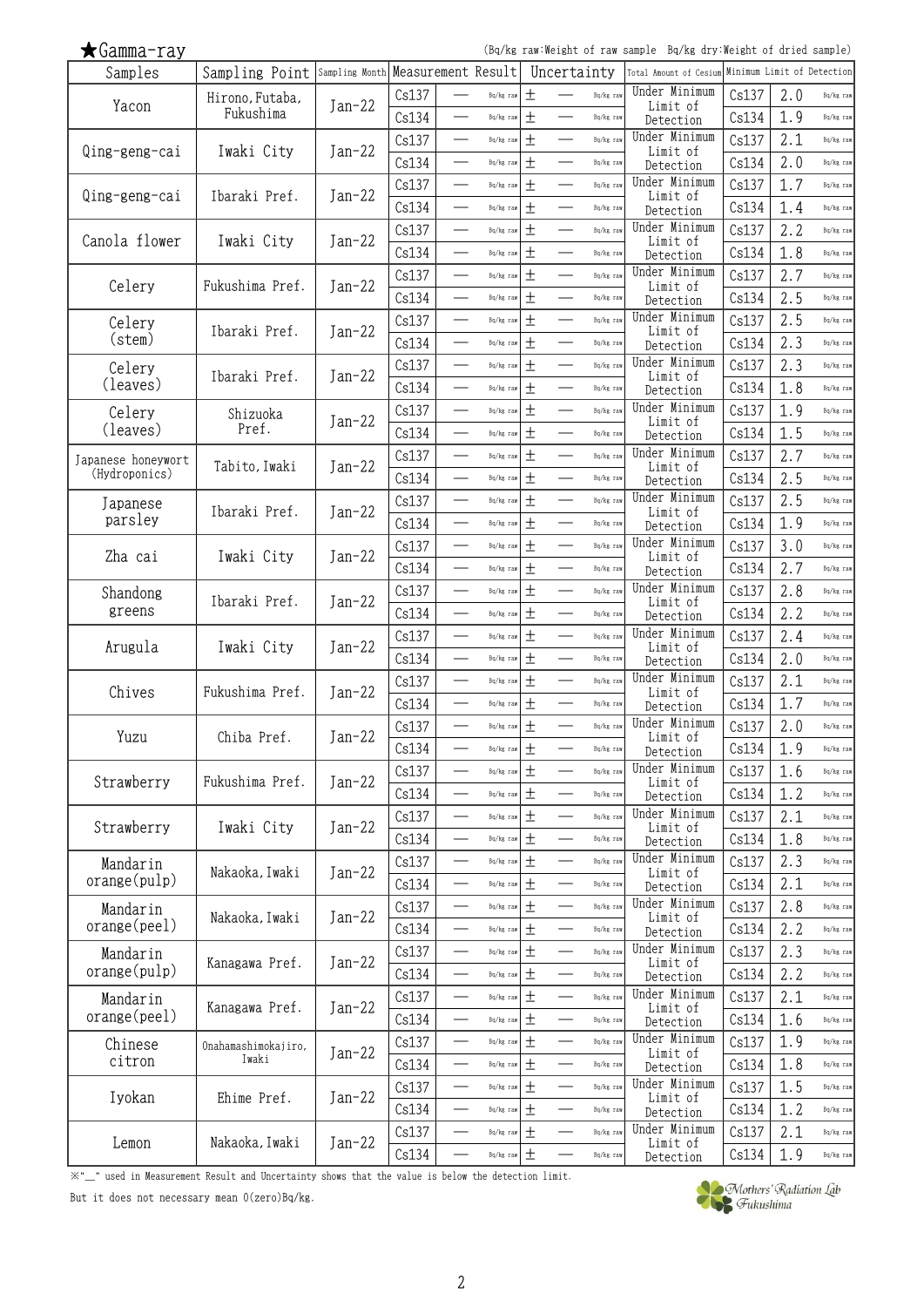(Bq/kg raw:Weight of raw sample Bq/kg dry:Weight of dried sample)

| Samples                              | Sampling Point Sampling Month Measurement Result |          |               |                          |           |       | Uncertainty              |           | Total Amount of Cesium    |       | Minimum Limit of Detection |           |
|--------------------------------------|--------------------------------------------------|----------|---------------|--------------------------|-----------|-------|--------------------------|-----------|---------------------------|-------|----------------------------|-----------|
| Mountain udo                         | Nasushiobara,                                    | $Jan-22$ | Cs137         |                          | Bq/kg raw | $+$   |                          | Bq/kg raw | Under Minimum<br>Limit of | Cs137 | 1.5                        | Bq/kg raw |
| (cultivation)                        | Tochigi                                          |          | Cs134         |                          | Bq/kg raw | 土     |                          | Bq/kg raw | Detection                 | Cs134 | 1.2                        | Bq/kg raw |
| Shitake mushroom                     | Shinchi, Soma,                                   |          | Cs137         |                          | Bq/kg raw | $\pm$ |                          | Bq/kg raw | Under Minimum             | Cs137 | 3.6                        | Bq/kg raw |
| grown in<br>bacteria-bed(raw)        | Fukushima                                        | $Jan-22$ | Cs134         |                          | Bq/kg raw | 土     |                          | Bq/kg raw | Limit of<br>Detection     | Cs134 | 3.4                        | Bq/kg raw |
| Shitake mushroom                     |                                                  |          | Cs137         | $\overline{\phantom{0}}$ | Bq/kg raw | $\pm$ | $\overline{\phantom{0}}$ | Bq/kg raw | Under Minimum             | Cs137 | 3.2                        | Bq/kg raw |
| grown in<br>bacteria-bed(raw)        | Fukushima Pref.                                  | $Jan-22$ | Cs134         |                          | Bq/kg raw | 土     |                          | Bq/kg raw | Limit of<br>Detection     | Cs134 | 3.0                        | Bq/kg raw |
| Nameko mushroom                      |                                                  |          | Cs137         | ÷,                       | Bq/kg raw | $\pm$ |                          | Bq/kg raw | Under Minimum             | Cs137 | 2.0                        | Bq/kg raw |
| $(\text{raw})$                       | Fukushima Pref.                                  | $Jan-22$ | Cs134         |                          | Bq/kg raw | $\pm$ |                          | Bq/kg raw | Limit of<br>Detection     | Cs134 | 1.6                        | Bq/kg raw |
| Nameko mushroom                      |                                                  |          | Cs137         | ÷,                       | Bq/kg raw | $\pm$ |                          | Bq/kg raw | Under Minimum             | Cs137 | 1.8                        | Bq/kg raw |
| grown in<br>bacteria-bed(raw)        | Otsuki, Koriyama,<br>Fukushima                   | $Jan-22$ | Cs134         |                          | Bq/kg raw | $\pm$ |                          | Bq/kg raw | Limit of<br>Detection     | Cs134 | 1.4                        | Bq/kg raw |
| Nameko mushroom                      |                                                  |          | Cs137         |                          | Bq/kg raw | 土     |                          | Bq/kg raw | Under Minimum             | Cs137 | 1.8                        | Bq/kg raw |
| grown in<br>bacteria-bed(raw)        | Iwaki City                                       | Jan-22   | Cs134         | $\overline{\phantom{0}}$ | Bq/kg raw | $\pm$ | $\overline{\phantom{0}}$ | Bq/kg raw | Limit of                  | Cs134 | 1.5                        | Bq/kg raw |
| Wood ear mushroom                    |                                                  |          | Cs137         | 11.7                     | Bq/kg raw | 土     | 5.4                      | Bq/kg raw | Detection                 | Cs137 | 6.5                        | Bq/kg raw |
| grown in                             | Odaka, Minamisoma,<br>Fukushima                  | $Jan-20$ | Cs134         |                          | Bq/kg raw | $\pm$ |                          | Bq/kg raw | 11.7                      | Cs134 | 5.4                        | Bq/kg raw |
| bacteria-bed(dried)                  |                                                  |          |               |                          |           |       |                          |           | Under Minimum             |       |                            |           |
| Dried whitebait                      | Namie, Futaba,<br>Fukushima                      | $Jan-22$ | Cs137         |                          | Bq/kg raw | $\pm$ |                          | Bq/kg raw | Limit of                  | Cs137 | 1.7                        | Bq/kg raw |
|                                      |                                                  |          | Cs134         |                          | Bq/kg raw | 土     |                          | Bq/kg raw | Detection                 | Cs134 | 1.3                        | Bq/kg raw |
| Konjac                               | Gunma Pref.                                      | $Jan-22$ | Cs137         | $\overline{\phantom{0}}$ | Bq/kg raw | $\pm$ | $\overline{\phantom{0}}$ | Bq/kg raw | Under Minimum<br>Limit of | Cs137 | 1.9                        | Bq/kg raw |
|                                      |                                                  |          | Cs134         |                          | Bq/kg raw | 土     |                          | Bq/kg raw | Detection                 | Cs134 | 1.8                        | Bq/kg raw |
| Honey                                | Minamisoma,                                      | $Jan-22$ | Cs137         | 14.3                     | Bq/kg raw | 土     | 2.0                      | Bq/kg raw | 14.3                      | Cs137 | 1.3                        | Bq/kg raw |
|                                      | Fukushima                                        |          | Cs134         |                          | Bq/kg raw | 土     |                          | Bq/kg raw |                           | Cs134 | 1.1                        | Bq/kg raw |
| Honey                                | Aizuwakamatsu,                                   | $Jan-22$ | Cs137         |                          | Bq/kg raw | 土     |                          | Bq/kg raw | Under Minimum<br>Limit of | Cs137 | 1.0                        | Bq/kg raw |
|                                      | Fukushima                                        |          | Cs134         |                          | Bq/kg raw | 土     |                          | Bq/kg raw | Detection                 | Cs134 | 1.0                        | Bq/kg raw |
|                                      |                                                  |          | Cs137         |                          | Bq/kg raw | 土     |                          | Bq/kg raw | Under Minimum             | Cs137 | 3.2                        | Bq/kg raw |
| Barley tea                           | Saga Pref.                                       | $May-21$ | Cs134         | —                        | Bq/kg raw | $\pm$ |                          | Bq/kg raw | Limit of<br>Detection     | Cs134 | 3.0                        | Bq/kg raw |
| Soil                                 | Dai Park                                         |          | Cs137         | 1610.0                   | Bq/kg dry | 土     | 166.0                    | Bq/kg dry |                           | Cs137 | 4.2                        | Bq/kg dry |
| (in the park)                        | 1, Sanuka, Iwaki                                 | $Dec-21$ | Cs134         | 57.2                     | Bq/kg dry | $\pm$ | 6.8                      | Bq/kg dry | 1667.2                    | Cs134 | 4.5                        | Bq/kg dry |
| Soil                                 | Dai Park                                         |          | Cs137         | 560.0                    | Bq/kg dry | 土     | 57.9                     | Bq/kg dry |                           | Cs137 | 2.1                        | Bq/kg dry |
| (in the park)                        | 1, Sanuka, Iwaki                                 | $Dec-21$ | Cs134         | 28.1                     | Bq/kg dry | 土     | 3.3                      | Bq/kg dry | 588.1                     | Cs134 | 2.5                        | Bq/kg dry |
| Soil                                 | Dai Park                                         |          | Cs137         | 207.0                    | Bq/kg dry | 土     | 21.5                     | Bq/kg dry |                           | Cs137 | 1.2                        | Bq/kg dry |
| (in the park)                        | 1, Sanuka, Iwaki                                 | $Dec-21$ | Cs134         | 6.0                      | Bq/kg dry | 土     | 0.9                      | Bq/kg dry | 213.0                     | Cs134 | 1.6                        | Bq/kg dry |
| Soil                                 |                                                  |          | Cs137   165.0 |                          | Bq/kg dry | 土     | 18.0                     | Bq/kg dry |                           | Cs137 | 2.4                        | Bq/kg dry |
| (in the park)                        | Dai Park<br>1, Sanuka, Iwaki                     | $Dec-21$ | Cs134         | 7.6                      | Bq/kg dry | 土     | 1.5                      | Bq/kg dry | 172.6                     | Cs134 | 2.9                        | Bq/kg dry |
|                                      |                                                  |          | Cs137         | 138.0                    | Bq/kg dry | 土     | 14.4                     | Bq/kg dry |                           | Cs137 | 1.0                        | Bq/kg dry |
| Soil(in the park)<br>under the swing | Dai Park<br>1, Sanuka, Iwaki                     | $Dec-21$ |               | 5.3                      |           | 土     |                          | Bq/kg dry | 143.3                     |       |                            |           |
|                                      |                                                  |          | Cs134         |                          | Bq/kg dry |       | 0.8                      |           |                           | Cs134 | 1.2                        | Bq/kg dry |
| Soil(in the park)<br>under the slide | Dai Park<br>1, Sanuka, Iwaki                     | $Dec-21$ | Cs137         | 92.3                     | Bq/kg dry | 土     | 9.8                      | Bq/kg dry | 95.6                      | Cs137 | 1.0                        | Bq/kg dry |
|                                      |                                                  |          | Cs134         | 3.3                      | Bq/kg dry | 土     | 0.6                      | Bq/kg dry |                           | Cs134 | 1.3                        | Bq/kg dry |
| Soil                                 | Dai Park                                         | $Dec-21$ | Cs137         | 90.9                     | Bq/kg dry | 土     | 9.6                      | Bq/kg dry | 95.0                      | Cs137 | 1.1                        | Bq/kg dry |
| (in the park)                        | 1, Sanuka, Iwaki                                 |          | Cs134         | 4.1                      | Bq/kg dry | 土     | 0.7                      | Bq/kg dry |                           | Cs134 | 1.5                        | Bq/kg dry |
| Soil(in the park)<br>under the       | Dai Park                                         | $Dec-21$ | Cs137         | 30.2                     | Bq/kg dry | 土     | 3.5                      | Bq/kg dry | 30.2                      | Cs137 | 1.5                        | Bq/kg dry |
| horizontal bar                       | 1, Sanuka, Iwaki                                 |          | Cs134         |                          | Bq/kg dry | 土     |                          | Bq/kg dry |                           | Cs134 | 1.9                        | Bq/kg dry |
| Soil(in the park)                    | Dai Park                                         | $Dec-21$ | Cs137         | 11.5                     | Bq/kg dry | 土     | 1.5                      | Bq/kg dry | 11.5                      | Cs137 | 1.5                        | Bq/kg dry |
| Sandbox                              | 1, Sanuka, Iwaki                                 |          | Cs134         |                          | Bq/kg dry | 土     |                          | Bq/kg dry |                           | Cs134 | 1.8                        | Bq/kg dry |
| Soil                                 | Eguri Daiichi Park                               | $Dec-21$ |               | $Cs137$ 385.0            | Bq/kg dry | $\pm$ | 39.6                     | Bq/kg dry | 400.2                     | Cs137 | 1.7                        | Bq/kg dry |
| (in the park)                        | 3, Eguri, Nishiki, Iwaki                         |          | Cs134         | 15.2                     | Bq/kg dry | 土     | 2.0                      | Bq/kg dry |                           | Cs134 | 2.0                        | Bq/kg dry |
| Soil(in the park)                    | Eguri Daiichi Park                               | $Dec-21$ | Cs137         | 273.0                    | Bq/kg dry | 土     | 28.2                     | Bq/kg dry | 282.4                     | Cs137 | 1.2                        | Bq/kg dry |
| under the slide                      | 3, Eguri, Nishiki, Iwaki                         |          | Cs134         | 9.4                      | Bq/kg dry | 土     | 1.3                      | Bq/kg dry |                           | Cs134 | 1.5                        | Bq/kg dry |
| Soil                                 | Eguri Daiichi Park                               |          | Cs137         | 234.0                    | Bq/kg dry | 土     | 25.0                     | Bq/kg dry |                           | Cs137 | 2.3                        | Bq/kg dry |
| (in the park)                        | 3, Eguri, Nishiki, Iwaki                         | $Dec-21$ | Cs134         | 9.4                      | Bq/kg dry | 土     | 1.7                      | Bq/kg dry | 243.4                     | Cs134 | 2.9                        | Bq/kg dry |

※"\_" used in Measurement Result and Uncertainty shows that the value is below the detection limit.

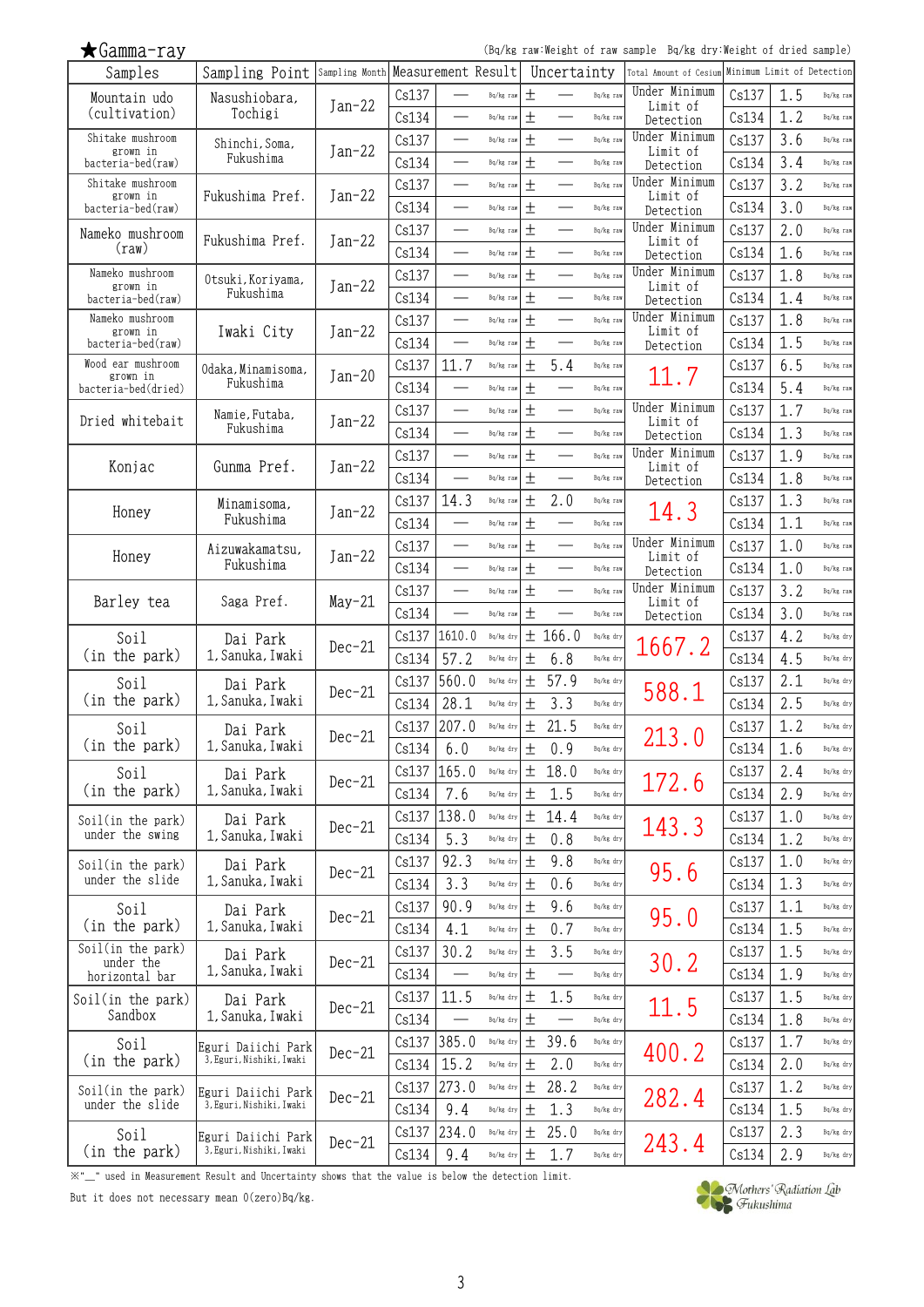| smmsu |  |
|-------|--|
|       |  |

(Bq/kg raw:Weight of raw sample Bq/kg dry:Weight of dried sample)

| Samples                              | Sampling Point                                 | Sampling Month Measurement Result |                |                          |                        |                    | Uncertainty              |                        | Total Amount of Cesium     | Minimum Limit of Detection |            |                        |
|--------------------------------------|------------------------------------------------|-----------------------------------|----------------|--------------------------|------------------------|--------------------|--------------------------|------------------------|----------------------------|----------------------------|------------|------------------------|
| Soil                                 | Eguri Daiichi Park                             | $Dec-21$                          | Cs137          | 218.0                    | Bq/kg dry              | 土                  | 23.3                     | Bq/kg dry              |                            | Cs137                      | 2.2        | Bq/kg dry              |
| (in the park)                        | 3, Eguri, Nishiki, Iwaki                       |                                   | Cs134          | 6.3                      | Bq/kg dry              | 土                  | 1.3                      | Bq/kg dry              | 224.3                      | Cs134                      | 2.8        | Bq/kg dry              |
| Soil                                 | Eguri Daiichi Park                             | $Dec-21$                          | Cs137          | 209.0                    | Bq/kg dry              | 土                  | 21.8                     | Bq/kg dry              | 215.1                      | Cs137                      | 1.4        | Bq/kg dry              |
| (in the park)                        | 3, Eguri, Nishiki, Iwaki                       |                                   | Cs134          | 6.1                      | Bq/kg dry              | 土                  | 1.0                      | Bq/kg dry              |                            | Cs134                      | 1.8        | Bq/kg dry              |
| Soil                                 | Eguri Daiichi Park                             | $Dec-21$                          | Cs137          | 149.0                    | Bq/kg dry              | 土                  | 15.6                     | Bq/kg dry              | 153.2                      | Cs137                      | 1.2        | Bq/kg dry              |
| (in the park)                        | 3, Eguri, Nishiki, Iwaki                       |                                   | Cs134          | 4.2                      | Bq/kg dry              | 土                  | 0.8                      | Bq/kg dry              |                            | Cs134                      | 1.4        | Bq/kg dry              |
| Soil                                 | Eguri Daiichi Park                             | $Dec-21$                          | Cs137          | 122.0                    | Bq/kg dry              | 土                  | 12.8                     | Bq/kg dry              | 125.9                      | Cs137                      | 1.2        | Bq/kg dry              |
| (in the park)                        | 3, Eguri, Nishiki, Iwaki                       |                                   | Cs134          | 3.9                      | Bq/kg dry              | 土                  | 0.7                      | Bq/kg dry              |                            | Cs134                      | 1.5        | Bq/kg dry              |
| Soil(in the park)                    | Eguri Daiichi Park                             | $Dec-21$                          | Cs137          | 112.0                    | Bq/kg dry              | 土                  | 12.4                     | Bq/kg dry              | 115.1                      | Cs137                      | 2.2        | Bq/kg dry              |
| under the swing                      | 3, Eguri, Nishiki, Iwaki                       |                                   | Cs134          | 3.1                      | Bq/kg dry              | 土                  | 0.9                      | Bq/kg dry              |                            | Cs134                      | 2.9        | Bq/kg dry              |
| Soil(in the park)<br>under the       | Eguri Daiichi Park                             | $Dec-21$                          | Cs137          | 95.5                     | Bq/kg dry              | 土                  | 10.7                     | Bq/kg dry              | 95.5                       | Cs137                      | 3.2        | Bq/kg dry              |
| horizontal bar                       | 3, Eguri, Nishiki, Iwaki                       |                                   | Cs134          | $\qquad \qquad$          | Bq/kg dry              | 土                  |                          | Bq/kg dry              |                            | Cs134                      | 2.9        | Bq/kg dry              |
| Soil(in the park)                    | Eguri Daiichi Park                             | $Dec-21$                          | Cs137          | 39.1                     | Bq/kg dry              | 土                  | 4.3                      | Bq/kg dry              | 39.1                       | Cs137                      | 1.3        | Bq/kg dry              |
| sandbox                              | 3, Eguri, Nishiki, Iwaki                       |                                   | Cs134          |                          | Bq/kg dry              | $\hspace{0.1mm} +$ |                          | Bq/kg dry              |                            | Cs134                      | 1.2        | Bq/kg dry              |
| Soil                                 | Eguri Daini Park                               | $Dec-21$                          | Cs137          | 228.0                    | Bq/kg dry              | 土                  | 24.2                     | Bq/kg dry              | 235.6                      | Cs137                      | 1.7        | Bq/kg dry              |
| (in the park)                        | 1. Eguri. Nishiki. Iwaki                       |                                   | Cs134          | 7.6                      | Bq/kg dry              | 土                  | 1.3                      | Bq/kg dry              |                            | Cs134                      | 2.1        | Bq/kg dry              |
| Soil                                 | Eguri Daini Park                               | $Dec-21$                          | Cs137          | 172.0                    | Bq/kg dry              | 土                  | 18.2                     | Bq/kg dry              | 176.8                      | Cs137                      | 1.8        | Bq/kg dry              |
| (in the park)                        | 1. Eguri. Nishiki. Iwaki                       |                                   | Cs134          | 4.8                      | Bq/kg dry              | 土                  | 1.0                      | Bq/kg dry              |                            | Cs134                      | 2.4        | Bq/kg dry              |
| Soil                                 | Eguri Daini Park                               | $Dec-21$                          | Cs137          | 161.0                    | Bq/kg dry              | 土                  | 16.8                     | Bq/kg dry              | 165.9                      | Cs137                      | 1.1        | Bq/kg dry              |
| (in the park)                        | 1, Eguri, Nishiki, Iwaki                       |                                   | Cs134          | 4.9                      | Bq/kg dry              | 土                  | 0.8                      | Bq/kg dry              |                            | Cs134                      | 1.3        | Bq/kg dry              |
| Soil                                 | Eguri Daini Park<br>1, Eguri, Nishiki, Iwaki   | $Dec-21$                          | Cs137          | 56.7                     | Bq/kg dry              | 土                  | 6.2                      | Bq/kg dry              | 56.7                       | Cs137                      | 1.5        | Bq/kg dry              |
| (in the park)                        |                                                |                                   | Cs134          | $\overline{\phantom{0}}$ | Bq/kg dry              | 土                  |                          | Bq/kg dry              |                            | Cs134                      | 1.4        | Bq/kg dry              |
| Soil<br>(in the park)                | Eguri Daini Park<br>1, Eguri, Nishiki, Iwaki   | $Dec-21$                          | Cs137          | 16.2                     | Bq/kg dry              | 土                  | 2.2                      | Bq/kg dry              | 16.2                       | Cs137                      | 2.0        | Bq/kg dry              |
|                                      |                                                |                                   | Cs134          |                          | Bq/kg dry              | 土                  |                          | Bq/kg dry              | Under Minimum              | Cs134                      | 2.3        | Bq/kg dry              |
| Soil<br>(in the park)                | Numanogawa Park<br>Baba, Eguri, Nishiki, Iwaki | $Dec-21$                          | Cs137          |                          | Bq/kg dry              | $\,^+$             |                          | Bq/kg dry              | Limit of                   | Cs137                      | 1.4        | Bq/kg dry              |
|                                      |                                                |                                   | Cs134          | $\overline{\phantom{0}}$ | Bq/kg dry              | 土                  | $\overline{\phantom{0}}$ | Bq/kg dry              | Detection<br>Under Minimum | Cs134                      | 1.3        | Bq/kg dry              |
| Soil<br>(in the park)                | Numanogawa Park<br>Baba, Eguri, Nishiki, Iwaki | $Dec-21$                          | Cs137          | —<br>—                   | Bq/kg dry<br>Bq/kg dry | 土<br>$^+$          |                          | Bq/kg dry<br>Bq/kg dry | Limit of                   | Cs137                      | 2.4<br>2.4 | Bq/kg dry<br>Bq/kg dry |
|                                      |                                                |                                   | Cs134<br>Cs137 |                          | Bq/kg dry              | 土                  |                          | Bq/kg dry              | Detection<br>Under Minimum | Cs134<br>Cs137             | 2.2        | Bq/kg dry              |
| Soil<br>(in the park)                | Numanogawa Park<br>Baba, Eguri, Nishiki, Iwaki | $Dec-21$                          | Cs134          |                          | Bq/kg dry              | $\pm$              |                          | Bq/kg dry              | Limit of                   | Cs134                      | 2.2        | Bq/kg dry              |
|                                      |                                                |                                   | Cs137          | $\overline{\phantom{0}}$ | Bq/kg dry              | 土                  |                          | Bq/kg dry              | Detection<br>Under Minimum | Cs137                      | 1.6        | Bq/kg dry              |
| Soil<br>(in the park)                | Numanogawa Park<br>Baba, Eguri, Nishiki, Iwaki | $Dec-21$                          | Cs134          |                          | Bq/kg dry              | 土                  |                          | Bq/kg dry              | Limit of                   | Cs134                      | 1.6        | Bq/kg dry              |
| Soil                                 |                                                |                                   | Cs137          |                          | Bq/kg dry              | $\pm$              |                          | Bq/kg dry              | Detection<br>Under Minimum | Cs137                      | 1.4        | Bq/kg dry              |
| (in the park)                        | Numanogawa Park<br>Baba, Eguri, Nishiki, Iwaki | $Dec-21$                          | Cs134          |                          | Bq/kg dry              | 土                  |                          | Bq/kg dry              | Limit of<br>Detection      | Cs134                      | 1.4        | Bq/kg dry              |
|                                      |                                                |                                   | Cs137          |                          | Bq/kg dry              | 土                  |                          | Bq/kg dry              | Under Minimum              | Cs137                      | 2.0        | Bq/kg dry              |
| Soil(in the park)<br>under the slide | Numanogawa Park<br>Baba, Eguri, Nishiki, Iwaki | $Dec-21$                          | Cs134          |                          | Bq/kg dry              | 土                  |                          | Bq/kg dry              | Limit of<br>Detection      | Cs134                      | 2.0        | Bq/kg dry              |
| Soil(in the park)                    |                                                |                                   | Cs137          | $\overline{\phantom{0}}$ | Bq/kg dry              | 土                  |                          | Bq/kg dry              | Under Minimum              | Cs137                      | 1.5        | Bq/kg dry              |
| under the swing                      | Numanogawa Park<br>Baba, Eguri, Nishiki, Iwaki | $Dec-21$                          | Cs134          | $\overline{\phantom{0}}$ | Bq/kg dry              | 土                  |                          | Bq/kg dry              | Limit of<br>Detection      | Cs134                      | 1.5        | Bq/kg dry              |
| Soil(in the park)                    |                                                |                                   | Cs137          |                          | Bq/kg dry              | 土                  |                          | Bq/kg dry              | Under Minimum              | Cs137                      | 1.3        | Bq/kg dry              |
| under the<br>horizontal bar          | Numanogawa Park<br>Baba, Eguri, Nishiki, Iwaki | $Dec-21$                          | Cs134          |                          | Bq/kg dry              | 土                  |                          | Bq/kg dry              | Limit of<br>Detection      | Cs134                      | 1.3        | Bq/kg dry              |
| Soil(in the park)                    | Minamidai Garden                               |                                   |                | Cs137 1120.0             | Bq/kg dry              |                    | ± 116.0                  | Bq/kg dry              |                            | Cs137                      | 2.9        | Bq/kg dry              |
| under the<br>playground equipment    | Park<br>2, Minamidai, Iwaki                    | $Jan-22$                          | Cs134          | 42.9                     | Bq/kg dry              | 土                  | 4.9                      | Bq/kg dry              | 1162.9                     | Cs134                      | 3.0        | Bq/kg dry              |
| Soil                                 | Minamidai Garden                               |                                   |                | $Cs137$ 827.0            | Bq/kg dry              | 土                  | 85.5                     | Bq/kg dry              |                            | Cs137                      | 3.3        | Bq/kg dry              |
| (in the park)                        | Park<br>2, Minamidai, Iwaki                    | $Jan-22$                          | Cs134          | 22.5                     | Bq/kg dry              | 土                  | 32.0                     | Bq/kg dry              | 849.5                      | Cs134                      | 3.8        | Bq/kg dry              |
| Soil                                 | Minamidai Garden                               |                                   | Cs137          | 618.0                    | Bq/kg dry              | 土                  | 63.6                     | Bq/kg dry              |                            | Cs137                      | 2.1        | Bq/kg dry              |
| (in the park)                        | Park<br>2. Minamidai. Iwaki                    | $Jan-22$                          | Cs134          | 19.4                     | Bq/kg dry              | 土                  | 2.5                      | Bq/kg dry              | 637.4                      | Cs134                      | 2.3        | Bq/kg dry              |
| Soil                                 | Minamidai Garden                               |                                   | Cs137          | 596.0                    | Bq/kg dry              | 土                  | 61.9                     | Bq/kg dry              |                            | Cs137                      | 2.9        | Bq/kg dry              |
| (in the park)                        | Park<br>2, Minamidai, Iwaki                    | $Jan-22$                          | Cs134          | 19.9                     | Bq/kg dry              | 土                  | 2.8                      | Bq/kg dry              | 615.9                      | Cs134                      | 3.2        | Bq/kg dry              |

※"\_" used in Measurement Result and Uncertainty shows that the value is below the detection limit.

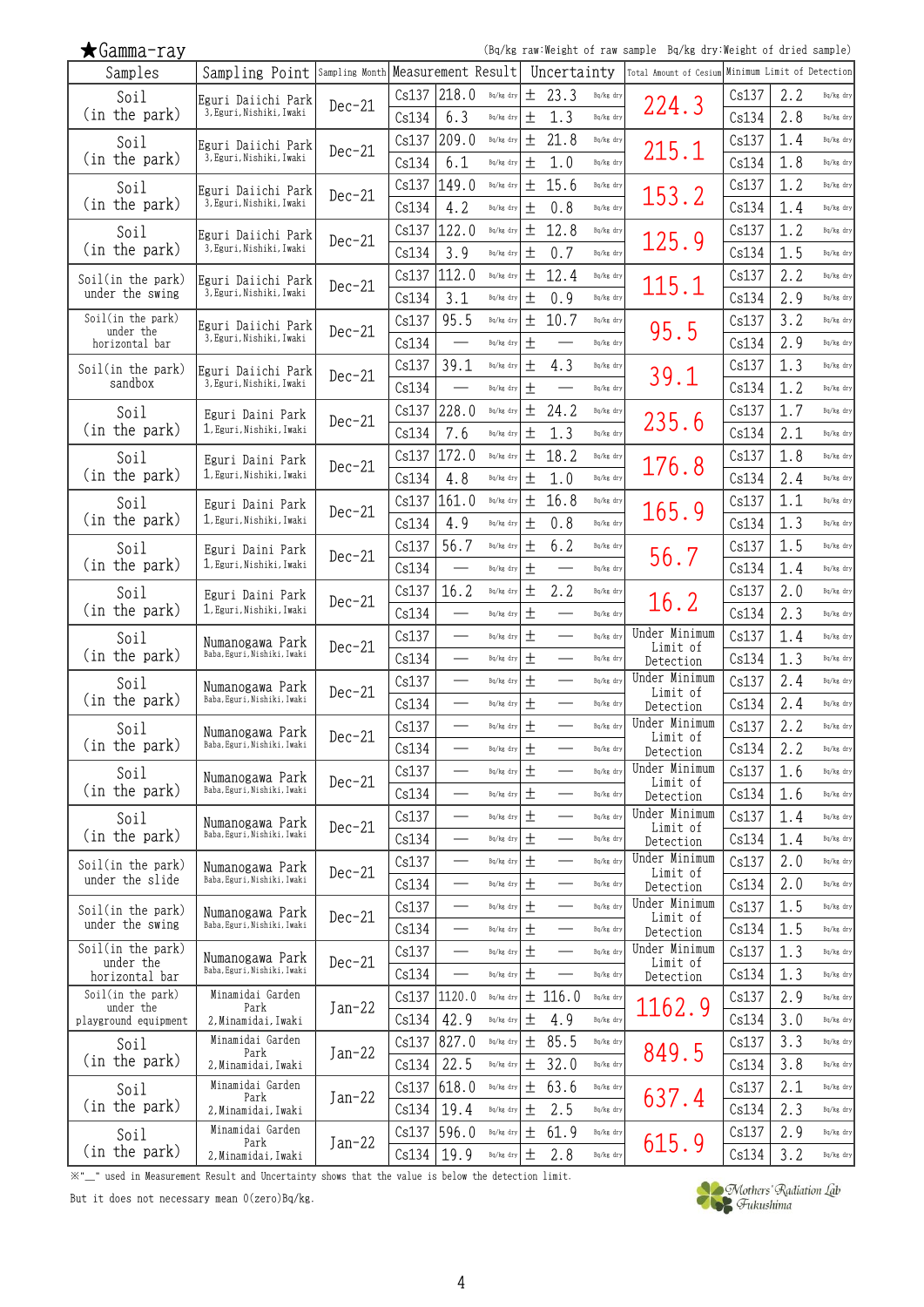| $\bigstar$ Gamma-ray           |                          |                                   |       |       |           |        |             |           | (Bq/kg raw:Weight of raw sample Bq/kg dry:Weight of dried sample) |       |     |           |
|--------------------------------|--------------------------|-----------------------------------|-------|-------|-----------|--------|-------------|-----------|-------------------------------------------------------------------|-------|-----|-----------|
| Samples                        | Sampling Point           | Sampling Month Measurement Result |       |       |           |        | Uncertainty |           | Total Amount of Cesium Minimum Limit of Detection                 |       |     |           |
| Soil(in the park)              | Minamidai Garden<br>Park | $Jan-22$                          | Cs137 | 455.0 | Bq/kg dry | $+$    | 47.5        | Bq/kg dry | 471.4                                                             | Cs137 | 2.5 | Bq/kg dry |
| under the bench                | 2. Minamidai. Iwaki      |                                   | Cs134 | 16.4  | Bq/kg dry | $^{+}$ | 2.3         | Bq/kg dry |                                                                   | Cs134 | 3.2 | Bq/kg dry |
| Soil(in the park)<br>under the | Minamidai Garden<br>Park |                                   | Cs137 | 414.0 | Bq/kg dry | $^{+}$ | 43.7        | Bq/kg dry | 428.1                                                             | Cs137 | 3.1 | Bq/kg dry |
| obstacle course                | 2. Minamidai. Iwaki      | $Jan-22$                          | Cs134 | 14.1  | Bq/kg dry | $^{+}$ | 2.4         | Bq/kg dry |                                                                   | Cs134 | 3.7 | Bq/kg dry |
| Soil(in the park)              | Minamidai Garden<br>Park | $Jan-22$                          | Cs137 | 412.0 | Bq/kg dry | $+$    | 42.3        | Bq/kg dry | 427.0                                                             | Cs137 | 1.4 | Bq/kg dry |
| under the slide                | 2, Minamidai, Iwaki      |                                   | Cs134 | 15.0  | Bq/kg dry | $^{+}$ | 1.9         | Bq/kg dry |                                                                   | Cs134 | 1.8 | Bq/kg dry |
| Soil                           | Minamidai Garden<br>Park | $Jan-22$                          | Cs137 | 369.0 | Bq/kg dry | $^{+}$ | 37.9        | Bq/kg dry | 380.8                                                             | Cs137 | 1.4 | Ba/kg drv |
| (in the park)                  | 2, Minamidai, Iwaki      |                                   | Cs134 | 11.8  | Bq/kg dry | $^{+}$ | 1.6         | Ba/kg dry |                                                                   | Cs134 | 1.8 | Bq/kg dry |
| Soil(in the park)              | Minamidai Garden<br>Park | $Jan-22$                          | Cs137 | 274.0 | Bq/kg dry | 土      | 28.7        | Bq/kg dry | 281.6                                                             | Cs137 | 1.9 | Bq/kg dry |
| under the bench                | 2, Minamidai, Iwaki      |                                   | Cs134 | 7.6   | Bq/kg dry | $^{+}$ | 1.3         | Bq/kg dry |                                                                   | Cs134 | 2.2 | Bq/kg dry |
| Soil                           | Minamidai Garden<br>Park | $Jan-22$                          | Cs137 | 208.0 | Bq/kg dry | 土      | 21.6        | Bq/kg dry | 214.9                                                             | Cs137 | 1.2 | Bq/kg dry |
| (in the park)                  | 2. Minamidai. Iwaki      |                                   | Cs134 | 6.9   | Bq/kg dry | $^{+}$ | 1.0         | Bq/kg dry |                                                                   | Cs134 | 1.5 | Bq/kg dry |
| Soil(in the park)              | Minamidai Garden<br>Park | $Jan-22$                          | Cs137 | 13.3  | Bq/kg dry | $^{+}$ | 1.7         | Bq/kg dry | 13.3                                                              | Cs137 | 1.6 | Bq/kg dry |
| sandbox                        | 2, Minamidai, Iwaki      |                                   | Cs134 |       | Bq/kg dry | $^{+}$ |             | Bq/kg dry |                                                                   | Cs134 | 1.9 | Bq/kg dry |

※"\_" used in Measurement Result and Uncertainty shows that the value is below the detection limit.

But it does not necessary mean 0(zero)Bq/kg.

J,

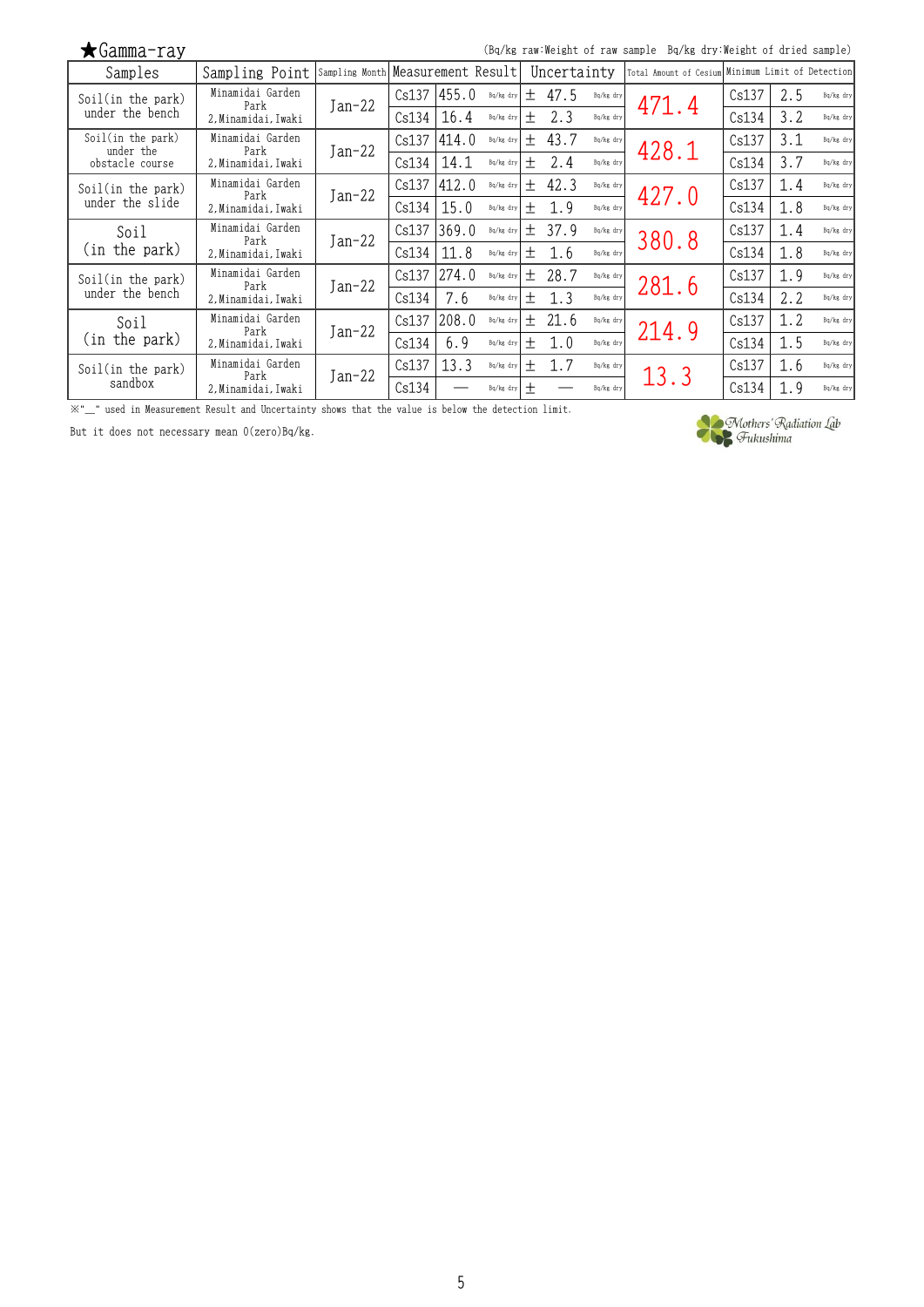|        | Measuring instrument        |                          | Feature                                              |                                             | Guide to lower limit X |  |
|--------|-----------------------------|--------------------------|------------------------------------------------------|---------------------------------------------|------------------------|--|
|        |                             |                          | Germanium Semiconductor detector                     |                                             |                        |  |
| IORTEC |                             | GEM30-70 CANBERRA GC4020 | · Radioactivity measurement series.                  | Food (Sample 2kg) Lower limit 0.04Bq/Kg     |                        |  |
|        | <b>Side</b><br><b>D</b> 111 |                          | Quantitative analysis based on "Gamma-ray            | Soil (Sample 1kg) Lower limit 0.06Bq/Kg     |                        |  |
|        |                             |                          | spectrometry with germanium semiconductor detector." | Material (Sample 1kg) Lower limit 0.06Bq/Kg |                        |  |
|        |                             |                          | $\cdot$ ORTEC GEM30-70 Relative efficiency 35%       | Water (Sample 20L) Lower limit 0.001Bq/L    |                        |  |
|        |                             |                          | CANBERRA GC4020 Relative efficiency 43%              |                                             |                        |  |

※The lower limit varies depending on the sample weight and measurement time.

| Measuring instrument:Germanium Semiconductor detector | (Bq/kg raw:Weight of raw sample Bq/kg dry:Weight of dried sample) |
|-------------------------------------------------------|-------------------------------------------------------------------|
|-------------------------------------------------------|-------------------------------------------------------------------|

| Samples         | Sampling Point Sampling Month  |          | Measuring<br>instrument ty | Measurement Result |                                  |               |       | Uncertainty                      |           | Total Amount of Cesium    |       | Minimum Limit of Detection |             |
|-----------------|--------------------------------|----------|----------------------------|--------------------|----------------------------------|---------------|-------|----------------------------------|-----------|---------------------------|-------|----------------------------|-------------|
| Rice            | Date, Fukushima                | $0ct-21$ | CA                         | Cs137              | $\overline{\phantom{0}}$         | Bq/kg raw     | 土     |                                  | Bq/kg rav | Under Minimum<br>Limit of | Cs137 | 0.8                        | Bq/kg raw   |
| (unhulled)      |                                |          |                            | Cs134              | $\overline{\phantom{0}}$         | Bq/kg raw     | $\pm$ |                                  | Bq/kg raw | Detection                 | Cs134 | 0.8                        | Bq/kg raw   |
| Sweet potato    | Hirono, Futaba,                | $Jan-22$ | 0R                         | Cs137              | 3.2                              | Bq/kg raw     | $\pm$ | 0.5                              | Bq/kg raw | 3.2                       | Cs137 | 0.7                        | Bq/kg raw   |
|                 | Fukushima                      |          |                            | Cs134              |                                  | Bq/kg raw     | $\pm$ |                                  | Bq/kg raw |                           | Cs134 | 0.7                        | Bq/kg raw   |
| Japanese        | Hirono, Futaba,                | $Jan-22$ | 0R                         | Cs137              | 2.8                              | Bq/kg raw     | 土     | 0.3                              | Bq/kg raw | 2.8                       | Cs137 | 0.4                        | Bq/kg raw   |
| white radish    | Fukushima                      |          |                            | Cs134              | $\overbrace{\qquad \qquad }^{ }$ | Bq/kg raw     | $\pm$ |                                  | Bq/kg raw |                           | Cs134 | 0.5                        | Bq/kg raw   |
| Chinese cabbage | Ogawa, Iwaki                   | $Jan-22$ | 0R                         | Cs137              | 0.1                              | Bq/kg raw     | $\pm$ | 0.04                             | Bq/kg raw | 0.1                       | Cs137 | 0.08                       | Bq/kg raw   |
|                 |                                |          |                            | Cs134              | $\overbrace{\qquad \qquad }^{ }$ | Bq/kg raw     | $\pm$ | $\overbrace{\phantom{13333}}$    | Bq/kg raw |                           | Cs134 | 0.08                       | Bq/kg raw   |
| Honey           | Date, Fukushima                | $0ct-21$ | CA                         | Cs137              |                                  | Bq/kg raw     | $\pm$ | $\overbrace{\qquad \qquad }^{}$  | Bq/kg raw | Under Minimum<br>Limit of | Cs137 | 0.4                        | Bq/kg raw   |
|                 |                                |          |                            | Cs134              | $\overline{\phantom{0}}$         | Bq/kg raw     | $\pm$ | $\overbrace{\qquad \qquad }^{ }$ | Bq/kg raw | Detection                 | Cs134 | 0.4                        | Bq/kg raw   |
| Soybeans①       | Date, Fukushima                |          | 0R                         | Cs137              | 6.6                              | Bq/kg raw     | 土     | 0.4                              | Bq/kg raw |                           | Cs137 | 0.7                        | Bq/kg raw   |
|                 |                                | $Dec-21$ |                            | Cs134              | $\overline{\phantom{0}}$         | Bq/kg raw     | $\pm$ |                                  | Bq/kg raw | 6.6                       | Cs134 | 0.8                        | Bq/kg raw   |
| Soybeans2       | Date, Fukushima                | $Dec-21$ | 0R                         | Cs137              | 3.8                              | Bq/kg raw     | 土     | 0.4                              | Bq/kg raw |                           | Cs137 | 0.7                        | Bq/kg raw   |
|                 |                                |          |                            | Cs134              | $\overline{\phantom{0}}$         | Bq/kg raw     | $\pm$ | $\overbrace{\qquad \qquad }^{}$  | Bq/kg raw | 3.8                       | Cs134 | 0.8                        | Bq/kg raw   |
|                 | Hanawa,                        |          | 0R                         | Cs137              |                                  | Bq/kg raw     | $\pm$ |                                  | Bq/kg raw | Under Minimum             | Cs137 | 1.3                        | Bq/kg raw   |
| Walnut          | Higashishirakawa,<br>Fukushima | $Dec-20$ |                            | Cs134              | $\frac{1}{1}$                    | Bq/kg raw     | $\pm$ |                                  | Bq/kg raw | Limit of<br>Detection     | Cs134 | 1.8                        | Bq/kg raw   |
| Akayamadori     |                                | $Jul-21$ | 0R                         | Cs137              | 71.5                             | Bq/kg raw     | 土     | 3.2                              | Bq/kg raw |                           | Cs137 | 1.8                        | Bq/kg raw   |
| mushroom        | Onahama, Iwaki                 |          |                            | Cs134              | 3.3                              | Bq/kg raw     | 土     | 1.2                              | Bq/kg raw | 74.8                      | Cs134 | 2.4                        | Bq/kg raw   |
| Red seabream    |                                |          | CA                         | Cs137              | $\overline{\phantom{0}}$         | Bq/kg raw     | $\pm$ |                                  | Bq/kg raw | Under Minimum             | Cs137 | 0.3                        | Bq/kg raw   |
|                 | Fukushima Pref.                | $May-21$ |                            | Cs134              |                                  | Bq/kg raw     | 土     | $\overbrace{\qquad \qquad }^{ }$ | Bq/kg raw | Limit of<br>Detection     | Cs134 | 0.3                        | Bq/kg raw   |
|                 |                                |          |                            | Cs137              | 0.5                              | Bq/kg raw     | $\pm$ | 0.1                              | Bq/kg raw |                           | Cs137 | 0.2                        | Bq/kg raw   |
| Sea robin       | Fukushima Pref.                | $Sep-21$ | 0 <sub>R</sub>             | Cs134              | $\overline{\phantom{0}}$         | Bq/kg raw     | $\pm$ | $\overbrace{\phantom{13333}}$    | Bq/kg raw | 0.5                       | Cs134 | 0.3                        | Bq/kg raw   |
|                 | Ukedo Port/                    |          | 0R                         | Cs137              | 0.6                              | Bq/kg raw     | $\pm$ | 0.1                              | Bq/kg raw |                           | Cs137 | 0.1                        | Bq/kg raw   |
| Flounder        | Fukushima Pref.                | $Jul-21$ |                            | Cs134              | $\overline{\phantom{0}}$         | Bq/kg raw     | 土     |                                  | Bq/kg raw | 0.6                       | Cs134 | 0.2                        | Bq/kg raw   |
|                 | Ukedo Port/                    |          |                            | Cs137              | 0.3                              | Bq/kg raw     | $\pm$ | 0.1                              | Bq/kg raw |                           | Cs137 | 0.2                        | Bq/kg raw   |
| Salangidae      | Fukushima Pref.                | $Aug-21$ | 0R                         | Cs134              |                                  | Bq/kg raw     | $\pm$ | $\overbrace{\qquad \qquad }^{ }$ | Bq/kg raw | 0.3                       | Cs134 | 0.2                        | Bq/kg raw   |
|                 | Haragama Port/                 |          |                            | Cs137              | 1.4                              | Bq/kg raw     | 土     | 0.1                              | Bq/kg raw |                           | Cs137 | 0.2                        | Bq/kg raw   |
| Sole            | Fukushima Pref.                | $Aug-21$ | CA                         | Cs134              |                                  | Bq/kg raw     | $\pm$ | $\overbrace{\qquad \qquad }^{}$  | Bq/kg raw | 1.4                       | Cs134 | 0.2                        | Bq/kg raw   |
|                 | Haragama Port/                 |          |                            | Cs137              | 0.4                              | Bq/kg raw     | 土     | 0.1                              | Bq/kg raw |                           | Cs137 | 0.3                        | Bq/kg raw   |
| Sea raven       | Fukushima Pref.                | $Apr-21$ | 0R                         | Cs134              |                                  | Bq/kg raw     | $\pm$ |                                  | Bq/kg raw | 0.4                       | Cs134 | 0.4                        | $Bq/kg$ raw |
| Bigeyed         | Haragama Port/                 | Feb-21   | CA                         | Cs137              |                                  | Bq/kg raw     | $\pm$ |                                  | Bq/kg raw | Under Minimum             | Cs137 | 0.3                        | Bq/kg raw   |
| greeneye        | Fukushima Pref.                |          |                            | Cs134              |                                  | Bq/kg raw     | $\pm$ | $\overline{\phantom{0}}$         | Bq/kg raw | Limit of<br>Detection     | Cs134 | 0.4                        | Bq/kg raw   |
| Japanese        | Haragama Port/                 |          | CA                         | Cs137              | $\overline{\phantom{0}}$         | Bq/kg raw     | $\pm$ |                                  | Bq/kg raw | Under Minimum             | Cs137 | 0.2                        | Bq/kg raw   |
| squid           | Fukushima Pref.                | $Apr-21$ |                            | Cs134              | $\overline{\phantom{0}}$         | Bq/kg raw     | $\pm$ |                                  | Bq/kg raw | Limit of<br>Detection     | Cs134 | 0.2                        | Bq/kg raw   |
| Ocellate        | Hisanohama Port/               |          |                            | Cs137              | 1.9                              | Bq/kg raw     | $\pm$ | 0.1                              | Bq/kg raw |                           | Cs137 | 0.2                        | Bq/kg raw   |
| spot skate      | Iwaki City                     | $Sep-21$ | CA                         | Cs134              | $\overline{\phantom{0}}$         | Bq/kg raw     | $\pm$ |                                  | Bq/kg raw | 1.9                       | Cs134 | 0.3                        | Bq/kg raw   |
|                 | Hisanohama Port/               |          |                            | Cs137              | 0.9                              | Bq/kg raw     | $\pm$ | 0.1                              | Bq/kg raw |                           | Cs137 | 0.5                        | Bq/kg raw   |
| Flounder        | Iwaki City                     | $Jun-21$ | CA                         | Cs134              | $\overline{\phantom{0}}$         | Bq/kg raw     | $\pm$ |                                  | Bq/kg raw | 0.9                       | Cs134 | 0.5                        | Bq/kg raw   |
| Black           | Hisanohama Port/               |          |                            | Cs137              | 0.5                              | Bq/kg raw     | 土     | 0.1                              | Bq/kg raw |                           | Cs137 | 0.2                        | Bq/kg raw   |
| sea bream       | Iwaki City                     | $Jun-21$ | 0R                         | Cs134              |                                  | $Bq/kg$ $raw$ | $\pm$ | $\overbrace{\qquad \qquad }^{}$  | Bq/kg raw | 0.5                       | Cs134 | 0.3                        | Bq/kg raw   |

※"\_"used in Measurement Result and Uncertainty shows that the value is below the detection limit.

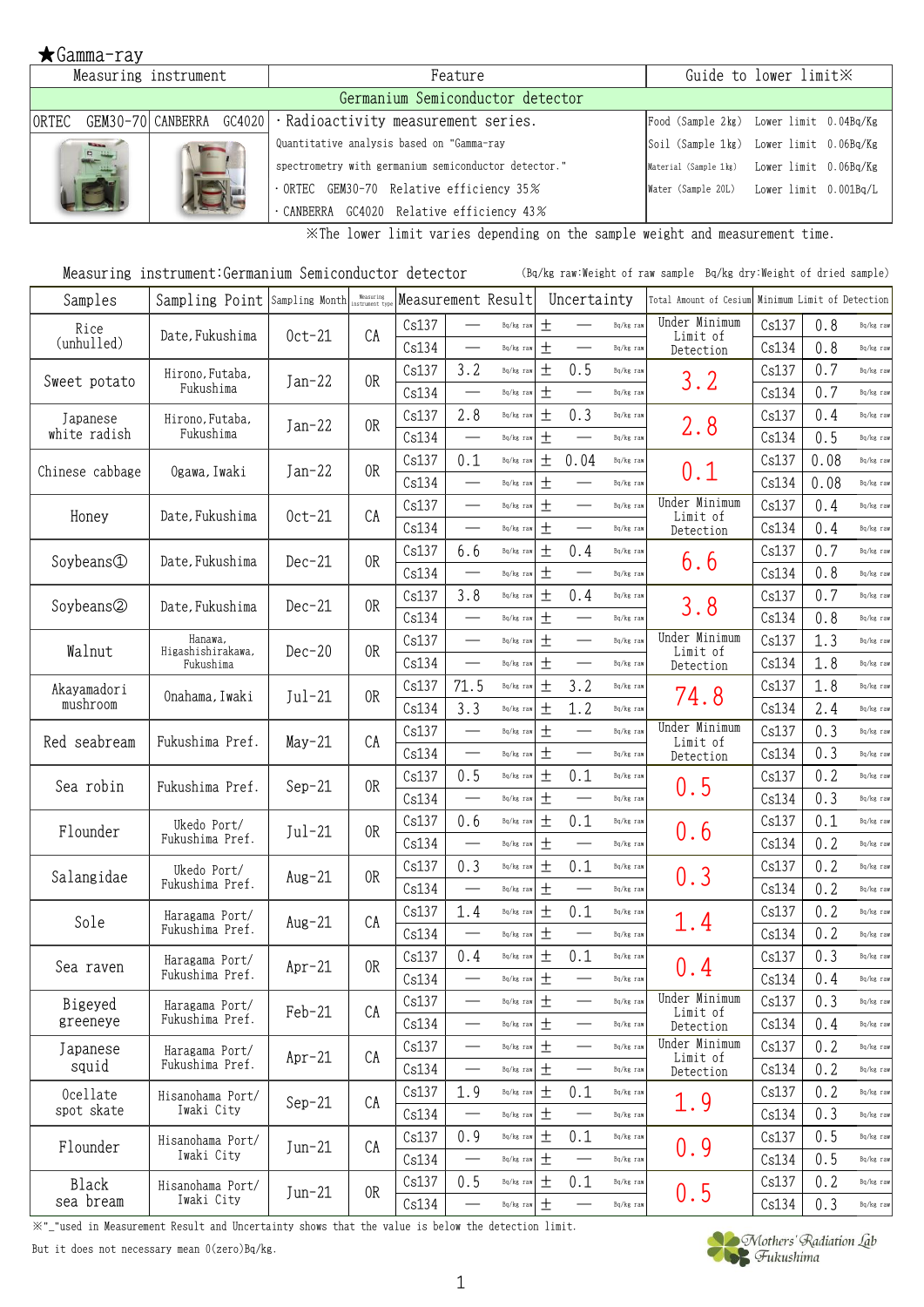(Bq/kg raw:Weight of raw sample Bq/kg dry:Weight of dried sample)

| Samples                         | Sampling Point Sampling Month Measuring            |          | Measuring      |       |                                   | Measurement Result |       | Uncertainty                       |           | Total Amount of Cesium Minimum Limit of Detection |       |        |           |
|---------------------------------|----------------------------------------------------|----------|----------------|-------|-----------------------------------|--------------------|-------|-----------------------------------|-----------|---------------------------------------------------|-------|--------|-----------|
| Squid                           | Hisanohama Port/                                   | $Sep-21$ | 0R             | Cs137 |                                   | Bq/kg raw          | 土     |                                   | Bq/kg raw | Under Minimum<br>Limit of                         | Cs137 | 0.2    | Bq/kg raw |
|                                 | Iwaki City                                         |          |                | Cs134 |                                   | Bq/kg raw          | $\pm$ | $\overbrace{\phantom{13333}}$     | Bq/kg raw | Detection                                         | Cs134 | 0.4    | Bq/kg raw |
|                                 | Onahama Port/                                      |          |                | Cs137 |                                   | Bq/kg raw          | $\pm$ | $\overline{\phantom{0}}$          | Bq/kg raw | Under Minimum                                     | Cs137 | 0.2    | Bq/kg raw |
| Albacore tuna                   | Iwaki City                                         | $Jul-21$ | CA             | Cs134 |                                   | Bq/kg raw          | $\pm$ | $\overbrace{\phantom{13333}}$     | Bq/kg raw | Limit of<br>Detection                             | Cs134 | 0.2    | Bq/kg raw |
|                                 | Onahama Port/                                      |          |                | Cs137 |                                   | Bq/kg raw          | $\pm$ |                                   | Bq/kg raw | Under Minimum                                     | Cs137 | 0.3    | Bq/kg raw |
| Yellowfin tuna                  | Iwaki City                                         | $Aug-21$ | CA             | Cs134 |                                   | Bq/kg raw          | $\pm$ |                                   | Bq/kg raw | Limit of<br>Detection                             | Cs134 | 0.3    | Bq/kg raw |
| Littlemouth flounder            | Off the coast of                                   |          |                | Cs137 |                                   | Bq/kg raw          | $\pm$ |                                   | Bq/kg raw | Under Minimum                                     | Cs137 | 0.3    | Bq/kg raw |
| $(flesh \cdot egg)$             | Watari/Miyagi                                      | $May-21$ | 0R             | Cs134 | $\overline{\phantom{0}}$          | Bq/kg raw          | $\pm$ | $\overline{\phantom{0}}$          | Bq/kg raw | Limit of<br>Detection                             | Cs134 | 0.4    | Bq/kg raw |
| Sea water                       | Soma Port/                                         |          |                | Cs137 | 0.007                             | Bq/L               |       | ± 0.0006                          | Bq/L      |                                                   | Cs137 | 0.001  | Bq/L      |
| (surface)                       | Fukushima Pref.                                    | $Nov-21$ | 0R             | Cs134 |                                   | Bq/L               | $\pm$ |                                   | Bq/L      | 0.007                                             | Cs134 | 0.001  | Bq/L      |
| Sea water                       | Kayahama Coast/                                    |          |                | Cs137 | 0.006                             | Bq/L               |       | ± 0.0006                          | Bq/L      |                                                   | Cs137 | 0.001  | Bq/L      |
| (surface)                       | Fukushima Pref.                                    | $Nov-21$ | 0 <sub>R</sub> | Cs134 |                                   | Bq/L               | $\pm$ | $\overbrace{\phantom{123221111}}$ | Bq/L      | 0.006                                             | Cs134 | 0.001  | Bq/L      |
| Sea water                       |                                                    |          |                | Cs137 | 0.013                             | Bq/L               | 土     | 0.0007                            | Bq/L      |                                                   | Cs137 | 0.001  | Bq/L      |
| (surface)                       | Ukedo Port/<br>Fukushima Pref.                     | $Nov-21$ | 0R             | Cs134 | $\overline{\phantom{0}}$          | Bq/L               | $\pm$ |                                   | Bq/L      | 0.013                                             | Cs134 | 0.001  | Bq/L      |
|                                 |                                                    |          |                | Cs137 | 0.019                             | Bq/L               |       | ± 0.0007                          | Bq/L      |                                                   | Cs137 | 0.001  | Bq/L      |
| Sea water<br>(surface)          | Futaba Beach/<br>Fukushima Pref.                   | $Nov-21$ | 0R             | Cs134 | $\frac{1}{2}$                     | Bq/L               | $\pm$ |                                   | Bq/L      | 0.019                                             | Cs134 | 0.001  | Bq/L      |
|                                 |                                                    |          |                | Cs137 | 0.043                             | Bq/L               |       | ± 0.001                           | Bq/L      |                                                   | Cs137 | 0.0009 | Bq/L      |
| Sea water<br>(surface)          | Kumagawa Estuary/<br>Fukushima Pref.               | $Nov-21$ | 0R             | Cs134 |                                   |                    | $\pm$ |                                   |           | 0.043                                             | Cs134 | 0.001  |           |
|                                 |                                                    |          |                |       | 0.011                             | Bq/L               |       | ± 0.0006                          | Bq/L      |                                                   |       | 0.001  | Bq/L      |
| Sea water<br>(surface)          | Iwasawa Beach/<br>Fukushima Pref.                  | $Nov-21$ | CA             | Cs137 |                                   | Bq/L               |       |                                   | Bq/L      | 0.011                                             | Cs137 |        | Bq/L      |
|                                 |                                                    |          |                | Cs134 |                                   | Bq/L               | $\pm$ |                                   | Bq/L      |                                                   | Cs134 | 0.001  | Bq/L      |
| Sea water<br>(surface)          | Onahama Port/<br>Iwaki City                        | $Nov-21$ | CA             | Cs137 | 0.005                             | Bq/L               |       | ± 0.0006                          | Bq/L      | 0.005                                             | Cs137 | 0.001  | Bq/L      |
|                                 |                                                    |          |                | Cs134 | $\overline{\phantom{0}}$          | Bq/L               | $\pm$ |                                   | Bq/L      |                                                   | Cs134 | 0.001  | Bq/L      |
| River water                     | Kido River/<br>Fukushima Pref.                     | $Nov-21$ | CA             | Cs137 | 0.001                             | Bq/I               |       | ± 0.0005                          | Bq/L      | 0.001                                             | Cs137 | 0.001  | Bq/L      |
| (surface)                       |                                                    |          |                | Cs134 |                                   | Bq/L               | $\pm$ | $\overbrace{\phantom{123221111}}$ | Bq/L      |                                                   | Cs134 | 0.001  | Bq/L      |
| Suspended solid<br>in sea water | Off the coast of Fukushima<br>Nuclear Power Plant1 | $Nov-20$ | 0R             | Cs137 |                                   | Bq/L               | $\pm$ |                                   | Bq/L      | Under Minimum<br>Limit of                         | Cs137 | 0.001  | Bq/L      |
| (surface)                       | Point B                                            |          |                | Cs134 |                                   | Bq/L               | $\pm$ | $\overbrace{\phantom{13333}}$     | Bq/L      | Detection                                         | Cs134 | 0.002  | Bq/L      |
| Suspended solid<br>in sea water | Off the coast of Fukushima<br>Nuclear Power Plant1 | $Nov-20$ | 0R             | Cs137 |                                   | Bq/L               | $\pm$ |                                   | Bq/L      | Under Minimum<br>Limit of                         | Cs137 | 0.001  | Bq/L      |
| (surface)                       | Point C                                            |          |                | Cs134 |                                   | Bq/L               | $\pm$ |                                   | Bq/L      | Detection                                         | Cs134 | 0.002  | Bq/L      |
| Suspended solid<br>in sea water | Tomioka Port/                                      | $Nov-20$ | CA             | Cs137 |                                   | Bq/L               | $\pm$ |                                   | Bq/L      | Under Minimum<br>Limit of                         | Cs137 | 0.001  | Bq/L      |
| (surface)                       | Fukushima Pref.                                    |          |                | Cs134 | $\overline{\phantom{0}}$          | Bq/L               | $\pm$ | $\overline{\phantom{0}}$          | Bq/L      | Detection                                         | Cs134 | 0.002  | Bq/L      |
| Suspended solid<br>in sea water | Tomioka Port/                                      | $Mar-21$ | 0R             | Cs137 | 0.012                             | Bq/L               |       | ± 0.0006                          | Bq/L      | 0.012                                             | Cs137 | 0.0009 | Bq/L      |
| (surface)                       | Fukushima Pref.                                    |          |                | Cs134 | $\overline{\phantom{0}}$          | Bq/L               | $\pm$ | $\overline{\phantom{0}}$          | Bq/L      |                                                   | Cs134 | 0.001  | Bq/L      |
| Suspended solid<br>in sea water | Off the coast of Fukushima<br>Nuclear Power Plant1 | $May-21$ | CA             | Cs137 |                                   | Bq/L               | 土     |                                   | Bq/L      | Under Minimum<br>Limit of                         | Cs137 | 0.0008 | Bq/L      |
| (surface)                       | Point A                                            |          |                | Cs134 |                                   | Bq/L               | $\pm$ |                                   | Bq/L      | Detection                                         | Cs134 | 0.0009 | Bq/L      |
| Suspended solid<br>in sea water | Off the coast of Fukushima<br>Nuclear Power Plant1 | $May-21$ | CA             | Cs137 | $\overbrace{\phantom{123221111}}$ | Bq/L               | $\pm$ | $\overline{\phantom{m}}$          | Bq/L      | Under Minimum<br>Limit of                         | Cs137 | 0.0008 | Bq/L      |
| (surface)                       | Point B                                            |          |                | Cs134 |                                   | Bq/L               | $\pm$ | $\overbrace{\phantom{12322111}}$  | Bq/L      | Detection                                         | Cs134 | 0.001  | Bq/L      |
| Suspended solid<br>in sea water | Ukedo Port/                                        | $Nov-21$ | CA             | Cs137 | 0.007                             | Bq/L               |       | ± 0.001                           | Bq/L      |                                                   | Cs137 | 0.001  | Bq/L      |
| (surface)                       | Fukushima Pref.                                    |          |                | Cs134 |                                   | Bq/L               | $\pm$ |                                   | Bq/L      | 0.007                                             | Cs134 | 0.002  | Bq/L      |
| Suspended solid                 | Tomioka Port/                                      |          |                | Cs137 |                                   | Bq/L               | $\pm$ |                                   | Bq/L      | Under Minimum                                     | Cs137 | 0.001  | Bq/L      |
| in sea water<br>(surface)       | Fukushima Pref.                                    | $Nov-21$ | 0R             | Cs134 | $\overline{\phantom{0}}$          | Bq/L               | $\pm$ |                                   | Bq/L      | Limit of<br>Detection                             | Cs134 | 0.001  | Bq/L      |
| Suspended solid                 | Lake Inawashiro                                    |          |                | Cs137 | 0.001                             | Bq/L               |       | ± 0.0004                          | Bq/L      |                                                   | Cs137 | 0.0007 | Bq/L      |
| in lake water<br>(surface)      | $(Lake \; shore) /$<br>Fukushima Pref.             | $0ct-20$ | CA             | Cs134 |                                   | Bq/L               | 土     | $\overline{\phantom{m}}$          | Bq/L      | 0.001                                             | Cs134 | 0.001  | Bq/L      |
| Suspended solid                 | Lake Inawashiro                                    |          |                | Cs137 |                                   | Bq/L               | $\pm$ | $\overbrace{\phantom{12322111}}$  | Bq/L      | Under Minimum                                     | Cs137 | 0.0008 | Bq/L      |
| in lake water<br>(surface)      | (Lake heart)/<br>Fukushima Pref.                   | $Nov-21$ | CA             | Cs134 |                                   | Bq/L               | $\pm$ |                                   | Bq/L      | Limit of<br>Detection                             | Cs134 | 0.001  | Bq/L      |
| Suspended solid                 | Abukuma River/                                     |          |                | Cs137 | 0.001                             | Bq/L               |       | ± 0.0007                          | Bq/L      |                                                   | Cs137 | 0.001  | Bq/L      |
| in river water<br>(surface)     | Miyagi Pref.                                       | $Nov-21$ | 0R             | Cs134 |                                   | Bq/L               | $\pm$ |                                   | Bq/L      | 0.001                                             | Cs134 | 0.002  | Bq/L      |
| Suspended solid                 | Takase River/                                      |          |                | Cs137 | 0.079                             | Bq/L               |       | ± 0.001                           | Bq/L      |                                                   | Cs137 | 0.0008 | Bq/L      |
| in river water<br>(surface)     | Fukushima Pref.                                    | $0ct-21$ | 0R             | Cs134 | 0.002                             | Bq/L               |       | ± 0.0005                          | Bq/L      | 0.081                                             | Cs134 | 0.0009 | Bq/L      |
|                                 |                                                    |          |                |       |                                   |                    |       |                                   |           |                                                   |       |        |           |

※"\_"used in Measurement Result and Uncertainty shows that the value is below the detection limit.

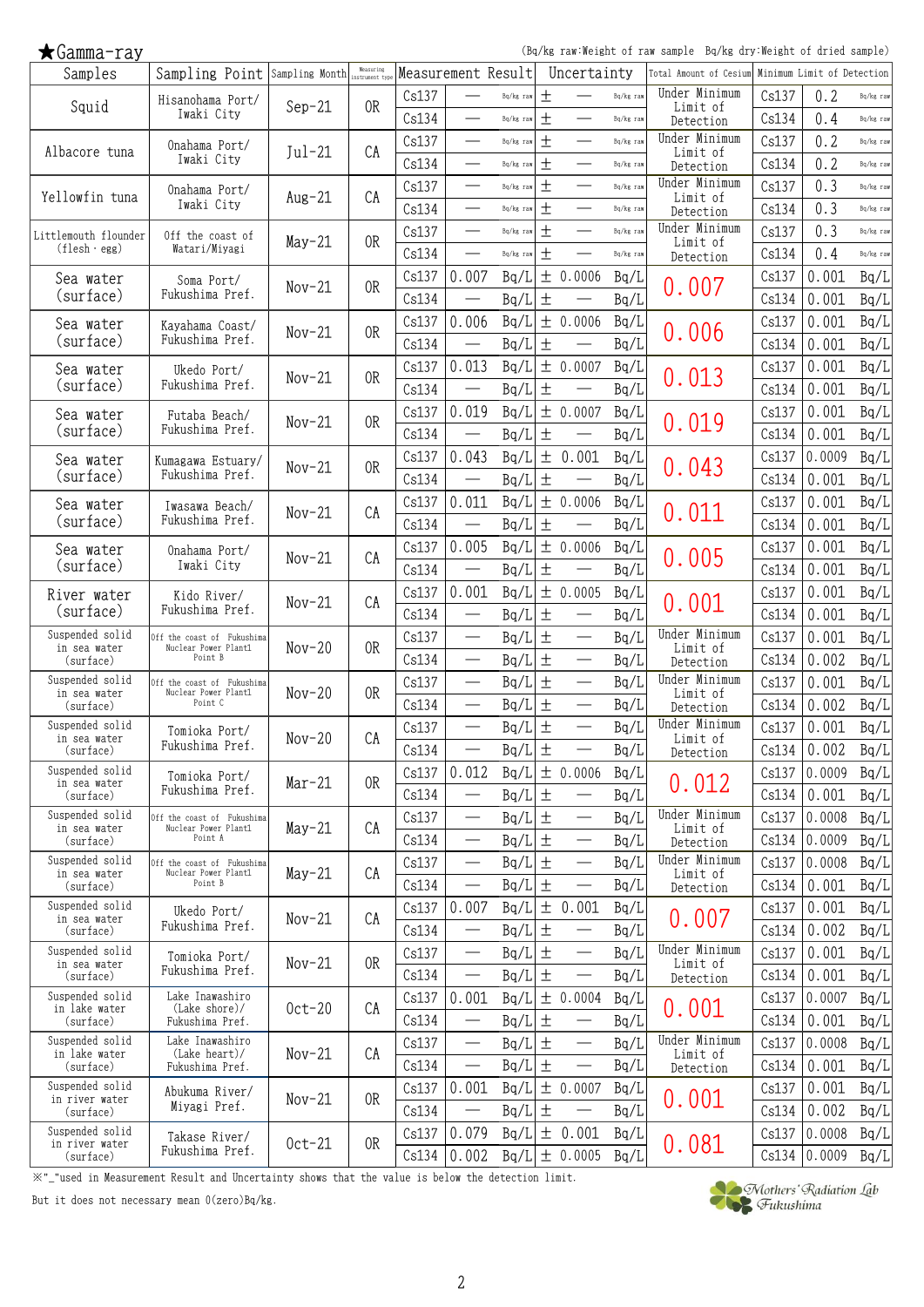(Bq/kg raw:Weight of raw sample Bq/kg dry:Weight of dried sample)

| Samples                           | Sampling Point          | Sampling Month Measuring |                | Measurement Result |      |           |       | Uncertainty |           | Total Amount of Cesium    |       | Minimum Limit of Detection |             |
|-----------------------------------|-------------------------|--------------------------|----------------|--------------------|------|-----------|-------|-------------|-----------|---------------------------|-------|----------------------------|-------------|
| Suspended solid<br>in river water | Kido River/             | $Dec-21$                 | CA             | Cs137              |      | Bq/L      | 土     |             | Bq/L      | Under Minimum<br>Limit of | Cs137 | 0.001                      | Bq/L        |
| (surface)                         | Fukushima Pref.         |                          |                | Cs134              |      | Bq/L      | 土     |             | Bq/L      | Detection                 | Cs134 | 0.002                      | Bq/L        |
| Soil                              | Kaminoura,<br>Takahama, | $Sep-21$                 | 0 <sub>R</sub> | Cs137              | 34.5 | Bq/kg dry | 土     | 1.2         | Bq/kg dry | 34.5                      | Cs137 | 1.4                        | Bq/kg dry   |
|                                   | Oi, Fukui               |                          |                | Cs134              |      | Bq/kg dry | 土     |             | Bq/kg dry |                           | Cs134 | 1.7                        | $Bq/kg$ dry |
| Soil                              | Otone, Takahama,        | $Sep-21$                 | 0 <sub>R</sub> | Cs137              | 1.5  | Bq/kg dry | 土     | 0.1         | Bq/kg dry | 1.5                       | Cs137 | 0.3                        | $Bq/kg$ dry |
|                                   | Oi, Fukui               |                          |                | Cs134              |      | Bq/kg dry | 士     |             | Bq/kg dry |                           | Cs134 | 0.3                        | $Bq/kg$ dry |
| Soil                              | Atsuga, Fukui           | $Sep-21$                 | CA             | Cs137              |      | Bq/kg dry | 土     |             | Bq/kg dry | Under Minimum<br>Limit of | Cs137 | 1.4                        | $Bq/kg$ dry |
|                                   |                         |                          |                | Cs134              |      | Bq/kg dry | $\pm$ |             | Bq/kg dry | Detection                 | Cs134 | 1.2                        | $Bq/kg$ dry |
| Sea sand                          | Takenami Beach/         | $Sep-21$                 | 0 <sub>R</sub> | Cs137              |      | Bq/kg dry | 土     |             | Bq/kg dry | Under Minimum<br>Limit of | Cs137 | 1.0                        | $Bq/kg$ dry |
|                                   | Fukui Pref.             |                          |                | Cs134              |      | Bq/kg dry | $\pm$ |             | Bq/kg dry | Detection                 | Cs134 | 1.1                        | $Bq/kg$ dry |
| Pine leaves                       | Mihama, Mikata,         | $Sep-21$                 | 0 <sub>R</sub> | Cs137              |      | Bq/kg raw | 土     |             | Bq/kg raw | Under Minimum<br>Limit of | Cs137 | 0.2                        | Ba/kg raw   |
|                                   | Fukui                   |                          |                | Cs134              |      | Bq/kg raw | $\pm$ |             | Bq/kg raw | Detection                 | Cs134 | 0.2                        | Ba/kg raw   |
| Pittosporum                       | Mihama, Mikata,         | $Sep-21$                 | CA             | Cs137              |      | Bq/kg raw | 土     |             | Bq/kg raw | Under Minimum<br>Limit of | Cs137 | 0.2                        | Bq/kg raw   |
| tobira leaves                     | Fukui                   |                          |                | Cs134              |      | Bq/kg raw | 土     |             | Bq/kg raw | Detection                 | Cs134 | 0.2                        | Bq/kg raw   |

※"\_"used in Measurement Result and Uncertainty shows that the value is below the detection limit.

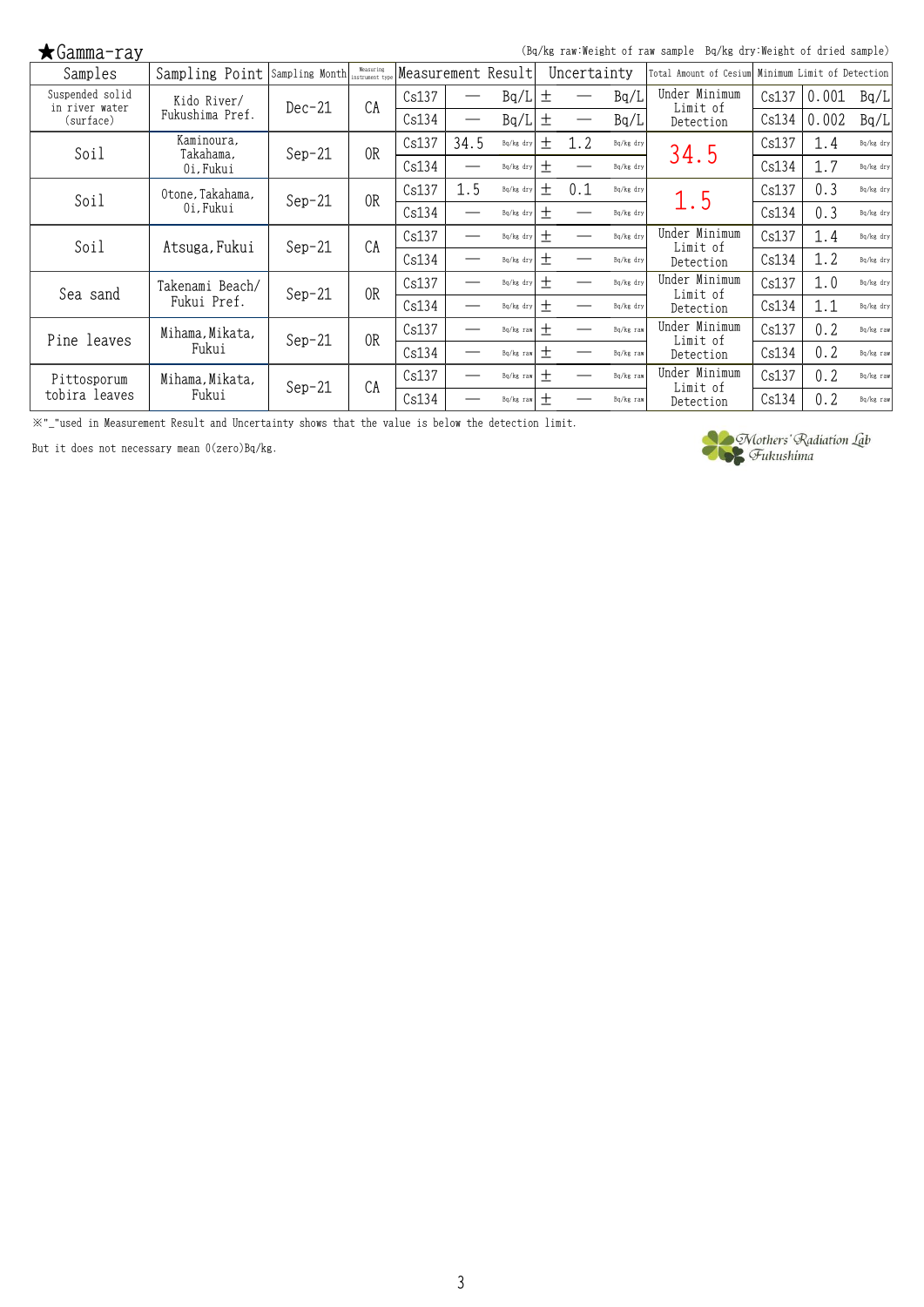| ★Bet <u>a-ray</u>                |                                                       |                |                   |                                                                   |                                                                    |       |             |                                                                                                                                                                  |      |                            |  |  |
|----------------------------------|-------------------------------------------------------|----------------|-------------------|-------------------------------------------------------------------|--------------------------------------------------------------------|-------|-------------|------------------------------------------------------------------------------------------------------------------------------------------------------------------|------|----------------------------|--|--|
|                                  | Measuring instrument                                  |                | Feature           |                                                                   |                                                                    |       |             |                                                                                                                                                                  |      |                            |  |  |
|                                  |                                                       |                |                   | Liquid Scintillation Counter                                      |                                                                    |       |             |                                                                                                                                                                  |      |                            |  |  |
| Product of Hidex<br>HIDEX 300SLL |                                                       |                | Quantulus GCT 622 | Product of PerkinElmer Japan                                      |                                                                    |       |             | Equipment for measuring low-energy<br>beta-ray emission nuclides                                                                                                 |      |                            |  |  |
|                                  |                                                       |                |                   | PLATFORM                                                          | Measuring nuclide<br>Strontium90<br>Free-water 3H<br>pretreatment. |       |             | Half-life 30 years<br>Organically bound 3H Harf-life 12.3 years<br>Harf-life 12.3 years<br>All samples are measured in liquid<br>condition after several days of |      |                            |  |  |
|                                  |                                                       |                |                   | (Bq/Kg raw:Weight of raw sample Bq/Kg dry:Weight of dried sample) |                                                                    |       |             |                                                                                                                                                                  |      |                            |  |  |
| Samples                          | Sampling Point                                        | Sampling Month |                   | Measurement Result                                                |                                                                    |       | Uncertainty |                                                                                                                                                                  |      | Minimum Limit of Detection |  |  |
| Sea water D<br>(surface)         | Off the coast of<br>Fukushima Nuclear<br>Power Plant1 | $Nov-21$       | T (Free)          | Under Minimum<br>Limit of<br>Detection                            | Bq/L                                                               | 土     |             | Bq/L                                                                                                                                                             | 0.16 | Bq/L                       |  |  |
| Sea water A<br>(lower)           | Off the coast of<br>Fukushima Nuclear<br>Power Plant1 | $Nov-21$       | T (Free)          | Under Minimum<br>Limit of<br>Detection                            | Bq/L                                                               | 土     |             | Bq/L                                                                                                                                                             | 0.18 | Bq/L                       |  |  |
| Sea water B<br>(lower)           | Off the coast of<br>Fukushima Nuclear<br>Power Plant1 | $Nov-21$       | T (Free)          | Under Minimum<br>Limit of<br>Detection                            | Bq/L                                                               | 土     |             | Bq/L                                                                                                                                                             | 0.19 | Bq/L                       |  |  |
| Sea water C<br>(lower)           | Off the coast of<br>Fukushima Nuclear<br>Power Plant1 | $Nov-21$       | T (Free)          | Under Minimum<br>Limit of<br>Detection                            | Bq/L                                                               | 土     |             | Bq/L                                                                                                                                                             | 0.18 | Bq/L                       |  |  |
| Sea water D<br>(lower)           | Off the coast of<br>Fukushima Nuclear<br>Power Plant1 | $Nov-21$       | T (Free)          | Under Minimum<br>Limit of<br>Detection                            | Bq/L                                                               | 土     |             | Bq/L                                                                                                                                                             | 0.19 | Bq/L                       |  |  |
| Sea water<br>(surface)           | Tomioka Port/<br>Fukushima Pref.                      | $Nov-21$       | T (Free)          | Under Minimum<br>Limit of<br>Detection                            | Bq/L                                                               | 土     |             | Bq/L                                                                                                                                                             | 0.19 | Bq/L                       |  |  |
| Sea water<br>(surface)           | Kaminoura<br>fishing Port/<br>Fukui Pref.             | $Sep-21$       | T (Free)          | 0.24                                                              | Bq/L                                                               | 土     | 0.16        | Bq/L                                                                                                                                                             | 0.15 | Bq/L                       |  |  |
| Bamboo shoot                     | Yanaizu, Kawanuma,<br>Fukushima                       | $Aug-19$       | Sr90              | 1.32                                                              | Bq/kg dry                                                          | 土     | 0.27        | Bq/kg dry $0.40$                                                                                                                                                 |      | Bq/kg dry                  |  |  |
| Akamoku seaweed                  | Genkainada                                            | $Aug-19$       | Sr90              | Under Minimum<br>Limit of<br>Detection                            | Bq/kg dry                                                          | $\pm$ |             | Bq/kg dry $\vert 0.87 \vert$                                                                                                                                     |      | Bq/kg dry                  |  |  |
| White rockfish<br>(head/bone)    | Off the coast of<br>Fukushima Nuclear<br>Power Plant1 | $Nov-21$       | Sr90              | 0.30                                                              | Bq/kg dry                                                          | 土     | 0.08        | Bq/kg dry                                                                                                                                                        | 0.11 | Bq/kg dry                  |  |  |
| Fox jacopever<br>(head/bone)     | Off the coast of<br>Fukushima Nuclear<br>Power Plant1 | $Nov-21$       | Sr90              | Under Minimum<br>Limit of<br>Detection                            | Bq/kg dry                                                          | 土     |             | Bq/kg dry                                                                                                                                                        | 0.17 | Bq/kg dry                  |  |  |
| Flounder<br>(head/bone)          | Off the coast of<br>Fukushima Nuclear<br>Power Plant1 | $Nov-21$       | Sr90              | Under Minimum<br>Limit of<br>Detection                            | Bq/kg dry                                                          | 土     |             | Bq/kg dry                                                                                                                                                        | 0.12 | Bq/kg dry                  |  |  |
| Greenling<br>(head, bone)        | Off the coast of<br>Fukushima Nuclear<br>Power Plant1 | $Nov-21$       | Sr90              | Under Minimum<br>Limit of<br>Detection                            | Bq/kg dry                                                          | 土     |             | Bq/kg dry                                                                                                                                                        | 0.12 | Bq/kg dry                  |  |  |
| Soil                             | Mt. Shinobu/<br>Fukushima Pref.                       | $Aug-20$       | Sr90              | Under Minimum<br>Limit of<br>Detection                            | Bq/kg dry                                                          | 土     |             | Bq/kg dry                                                                                                                                                        | 0.80 | Bq/kg dry                  |  |  |
| Soil                             | Shimonomachi Park/<br>Tairanittamae, Iwaki            | $Aug-20$       | Sr90              | Under Minimum<br>Limit of<br>Detection                            | Bq/kg dry                                                          | 土     |             | Bq/kg dry                                                                                                                                                        | 0.81 | Bq/kg dry                  |  |  |
| Soil                             | Tsukudamachi Park<br>Tairatsukuda, Iwaki              | $Aug-20$       | Sr90              | Under Minimum<br>Limit of<br>Detection                            | Bq/kg dry                                                          | 土     |             | $Bq/kg$ dry 1.63                                                                                                                                                 |      | Bq/kg dry                  |  |  |
| Soil                             | Iwaki Park<br>Tairashimotakaku, Iwaki                 | $Apr-21$       | Sr90              | Under Minimum<br>Limit of<br>Detection                            | Bq/kg dry                                                          | 土     |             | Bq/kg dry $0.86$                                                                                                                                                 |      | Bq/kg dry                  |  |  |

 $\mathbb{X}^{*}-$  used in Measurement Result and Uncertainty shows that the value is below the detection limit.

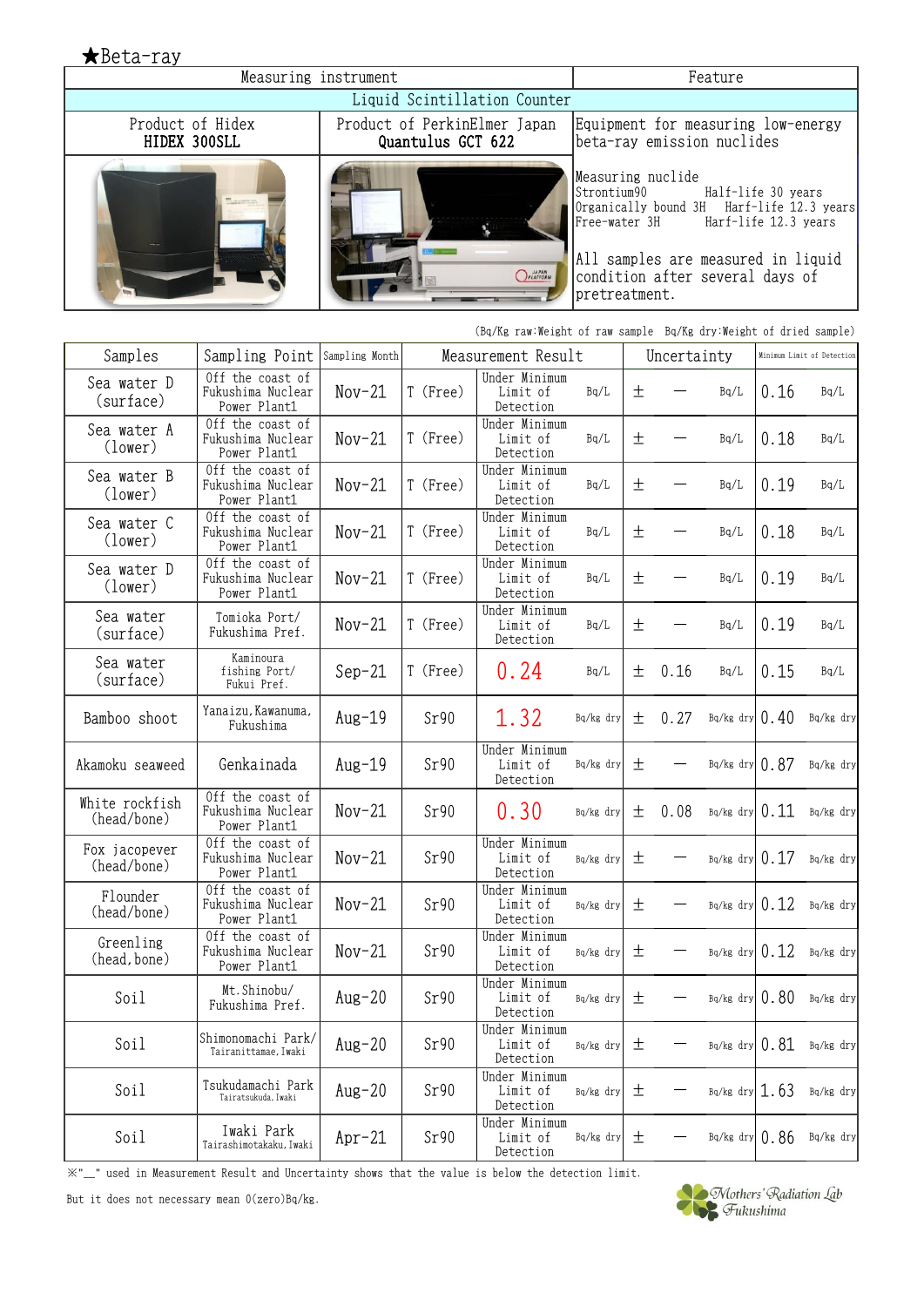| $\bigstar$ Beta-ray    |                                            | (Bq/Kg raw:Weight of raw sample Bq/Kg dry:Weight of dried sample) |      |                                        |             |        |        |                            |        |           |
|------------------------|--------------------------------------------|-------------------------------------------------------------------|------|----------------------------------------|-------------|--------|--------|----------------------------|--------|-----------|
| Samples                | Sampling Point                             | Sampling Month                                                    |      | Measurement Result                     | Uncertainty |        |        | Minimum Limit of Detection |        |           |
| Soil                   | Iwaki Park<br>Tairashimotakaku, Iwaki      | $Apr-21$                                                          | Sr90 | Under Minimum<br>Limit of<br>Detection | Bq/kg dry   | $\pm$  |        | $Bq/kg$ dry $0.82$         |        | Bq/kg dry |
| Soil                   | Tamagawa higashi<br>Park<br>Onahama, Iwaki | $Aug-20$                                                          | Sr90 | Under Minimum<br>Limit of<br>Detection | Bq/kg dry   | $\pm$  |        | Bq/kg dry $1.64$           |        | Bq/kg dry |
| Soil                   | Tamagawa chuo Park<br>Onahama, Iwaki       | Aug-20                                                            | Sr90 | Under Minimum<br>Limit of<br>Detection | Bq/kg dry   | 土      |        | $Bq/kg$ dry 1.51           |        | Bq/kg dry |
| Soil                   | Onahamahanabatake,<br>Iwaki                | $Jan-20$                                                          | Sr90 | Under Minimum<br>Limit of<br>Detection | $Bq/kg$ dry | $^{+}$ |        | Bq/kg dry $1.68$           |        | Bq/kg dry |
| Sea water<br>(surface) | Tomioka Port/<br>Fukushima Pref.           | $Nov-21$                                                          | Sr90 | 0.0007                                 | Bq/L        | $^{+}$ | 0.0004 | Bq/L                       | 0.0006 | Bq/L      |
| Sea water<br>(surface) | Kayahama Coast/<br>Fukushima Pref.         | $Nov-21$                                                          | Sr90 | Under Minimum<br>Limit of<br>Detection | Bq/L        | 土      |        | Bq/L                       | 0.0006 | Bq/L      |
| Sea water<br>(surface) | Futaba Beach/<br>Fukushima Pref.           | $Nov-21$                                                          | Sr90 | Under Minimum<br>Limit of<br>Detection | Bq/L        | 土      |        | Bq/L                       | 0.0007 | Bq/L      |

※"\_" used in Measurement Result and Uncertainty shows that the value is below the detection limit.